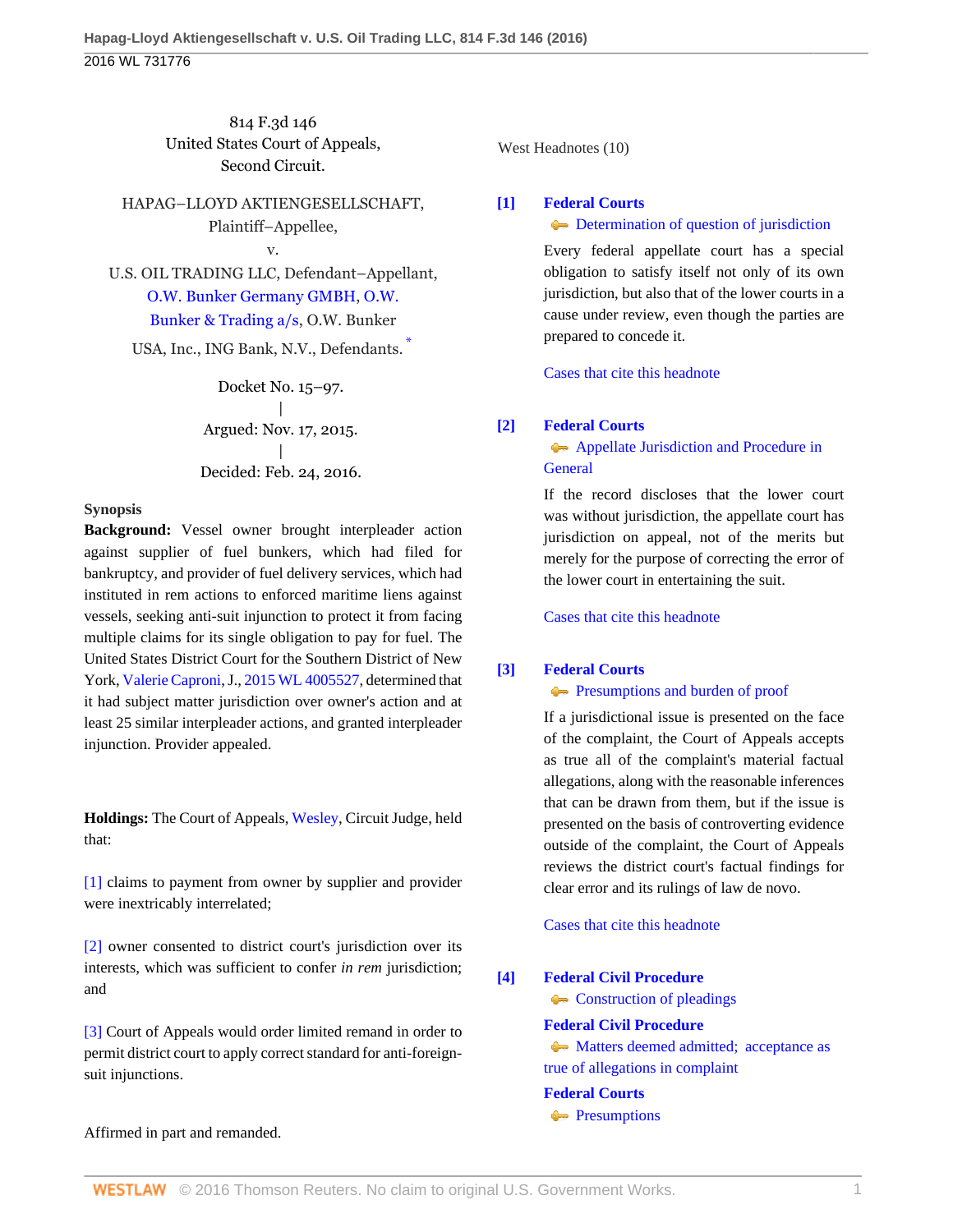2016 WL 731776

For purposes of ruling on a motion to dismiss for want of standing, both the trial and reviewing courts must accept as true all material allegations of the complaint, and must construe the complaint in favor of the complaining party.

[Cases that cite this headnote](http://www.westlaw.com/Link/RelatedInformation/DocHeadnoteLink?docGuid=I57133910db7211e5b86bd602cb8781fa&headnoteId=203835160800420160404034429&originationContext=document&vr=3.0&rs=cblt1.0&transitionType=CitingReferences&contextData=(sc.UserEnteredCitation))

### <span id="page-1-3"></span>**[\[5\]](#page-3-4) [Federal Courts](http://www.westlaw.com/Browse/Home/KeyNumber/170B/View.html?docGuid=I57133910db7211e5b86bd602cb8781fa&originationContext=document&vr=3.0&rs=cblt1.0&transitionType=DocumentItem&contextData=(sc.UserEnteredCitation))**

#### **[Injunction](http://www.westlaw.com/Browse/Home/KeyNumber/170Bk3616/View.html?docGuid=I57133910db7211e5b86bd602cb8781fa&originationContext=document&vr=3.0&rs=cblt1.0&transitionType=DocumentItem&contextData=(sc.UserEnteredCitation))**

With respect to a district court's grant of an antisuit injunction, the Court of Appeals reviews for abuse of discretion. [28 U.S.C.A. § 2361](http://www.westlaw.com/Link/Document/FullText?findType=L&pubNum=1000546&cite=28USCAS2361&originatingDoc=I57133910db7211e5b86bd602cb8781fa&refType=LQ&originationContext=document&vr=3.0&rs=cblt1.0&transitionType=DocumentItem&contextData=(sc.UserEnteredCitation)).

[Cases that cite this headnote](http://www.westlaw.com/Link/RelatedInformation/DocHeadnoteLink?docGuid=I57133910db7211e5b86bd602cb8781fa&headnoteId=203835160800520160404034429&originationContext=document&vr=3.0&rs=cblt1.0&transitionType=CitingReferences&contextData=(sc.UserEnteredCitation))

#### <span id="page-1-4"></span>**[\[6\]](#page-3-5) [Interpleader](http://www.westlaw.com/Browse/Home/KeyNumber/222/View.html?docGuid=I57133910db7211e5b86bd602cb8781fa&originationContext=document&vr=3.0&rs=cblt1.0&transitionType=DocumentItem&contextData=(sc.UserEnteredCitation))**

• [Nature and scope of remedy](http://www.westlaw.com/Browse/Home/KeyNumber/222k1/View.html?docGuid=I57133910db7211e5b86bd602cb8781fa&originationContext=document&vr=3.0&rs=cblt1.0&transitionType=DocumentItem&contextData=(sc.UserEnteredCitation))

#### **[Interpleader](http://www.westlaw.com/Browse/Home/KeyNumber/222/View.html?docGuid=I57133910db7211e5b86bd602cb8781fa&originationContext=document&vr=3.0&rs=cblt1.0&transitionType=DocumentItem&contextData=(sc.UserEnteredCitation))**

[Grounds of Relief](http://www.westlaw.com/Browse/Home/KeyNumber/222k5/View.html?docGuid=I57133910db7211e5b86bd602cb8781fa&originationContext=document&vr=3.0&rs=cblt1.0&transitionType=DocumentItem&contextData=(sc.UserEnteredCitation))

The interpleader statute is remedial and to be liberally construed, particularly to prevent races to judgment and the unfairness of multiple and potentially conflicting obligations. [28 U.S.C.A.](http://www.westlaw.com/Link/Document/FullText?findType=L&pubNum=1000546&cite=28USCAS1335&originatingDoc=I57133910db7211e5b86bd602cb8781fa&refType=RB&originationContext=document&vr=3.0&rs=cblt1.0&transitionType=DocumentItem&contextData=(sc.UserEnteredCitation)#co_pp_8b3b0000958a4) [§ 1335\(a\)](http://www.westlaw.com/Link/Document/FullText?findType=L&pubNum=1000546&cite=28USCAS1335&originatingDoc=I57133910db7211e5b86bd602cb8781fa&refType=RB&originationContext=document&vr=3.0&rs=cblt1.0&transitionType=DocumentItem&contextData=(sc.UserEnteredCitation)#co_pp_8b3b0000958a4).

[1 Cases that cite this headnote](http://www.westlaw.com/Link/RelatedInformation/DocHeadnoteLink?docGuid=I57133910db7211e5b86bd602cb8781fa&headnoteId=203835160800620160404034429&originationContext=document&vr=3.0&rs=cblt1.0&transitionType=CitingReferences&contextData=(sc.UserEnteredCitation))

# <span id="page-1-0"></span>**[\[7\]](#page-3-6) [Federal Courts](http://www.westlaw.com/Browse/Home/KeyNumber/170B/View.html?docGuid=I57133910db7211e5b86bd602cb8781fa&originationContext=document&vr=3.0&rs=cblt1.0&transitionType=DocumentItem&contextData=(sc.UserEnteredCitation))**

[Counterclaims, cross-claims, and third](http://www.westlaw.com/Browse/Home/KeyNumber/170Bk2563/View.html?docGuid=I57133910db7211e5b86bd602cb8781fa&originationContext=document&vr=3.0&rs=cblt1.0&transitionType=DocumentItem&contextData=(sc.UserEnteredCitation))[party practice](http://www.westlaw.com/Browse/Home/KeyNumber/170Bk2563/View.html?docGuid=I57133910db7211e5b86bd602cb8781fa&originationContext=document&vr=3.0&rs=cblt1.0&transitionType=DocumentItem&contextData=(sc.UserEnteredCitation))

#### **[Interpleader](http://www.westlaw.com/Browse/Home/KeyNumber/222/View.html?docGuid=I57133910db7211e5b86bd602cb8781fa&originationContext=document&vr=3.0&rs=cblt1.0&transitionType=DocumentItem&contextData=(sc.UserEnteredCitation))**

#### **[Particular conflicting claims](http://www.westlaw.com/Browse/Home/KeyNumber/222k11/View.html?docGuid=I57133910db7211e5b86bd602cb8781fa&originationContext=document&vr=3.0&rs=cblt1.0&transitionType=DocumentItem&contextData=(sc.UserEnteredCitation))**

Claims to payment from vessel owner by fuel supplier and provider of fuel delivery services were inextricably interrelated, and thus district court had interpleader jurisdiction over owner's interpleader action seeking anti-suit injunction to protect it from facing multiple claims for its single obligation to pay for fuel; although supplier's claim arose from contract with owner and provider's claim arose from maritime liens on owner's vessels, provider's authorization to provide necessaries to vessels, which was basis for its maritime liens, stemmed from contractual relationship between owner and supplier. [28](http://www.westlaw.com/Link/Document/FullText?findType=L&pubNum=1000546&cite=28USCAS1335&originatingDoc=I57133910db7211e5b86bd602cb8781fa&refType=LQ&originationContext=document&vr=3.0&rs=cblt1.0&transitionType=DocumentItem&contextData=(sc.UserEnteredCitation)) [U.S.C.A. §§ 1335\(a, b\),](http://www.westlaw.com/Link/Document/FullText?findType=L&pubNum=1000546&cite=28USCAS1335&originatingDoc=I57133910db7211e5b86bd602cb8781fa&refType=LQ&originationContext=document&vr=3.0&rs=cblt1.0&transitionType=DocumentItem&contextData=(sc.UserEnteredCitation)) [2361;](http://www.westlaw.com/Link/Document/FullText?findType=L&pubNum=1000546&cite=28USCAS2361&originatingDoc=I57133910db7211e5b86bd602cb8781fa&refType=LQ&originationContext=document&vr=3.0&rs=cblt1.0&transitionType=DocumentItem&contextData=(sc.UserEnteredCitation)) [46 U.S.C.A. §](http://www.westlaw.com/Link/Document/FullText?findType=L&pubNum=1000546&cite=46USCAS31342&originatingDoc=I57133910db7211e5b86bd602cb8781fa&refType=LQ&originationContext=document&vr=3.0&rs=cblt1.0&transitionType=DocumentItem&contextData=(sc.UserEnteredCitation)) [31342.](http://www.westlaw.com/Link/Document/FullText?findType=L&pubNum=1000546&cite=46USCAS31342&originatingDoc=I57133910db7211e5b86bd602cb8781fa&refType=LQ&originationContext=document&vr=3.0&rs=cblt1.0&transitionType=DocumentItem&contextData=(sc.UserEnteredCitation))

#### [2 Cases that cite this headnote](http://www.westlaw.com/Link/RelatedInformation/DocHeadnoteLink?docGuid=I57133910db7211e5b86bd602cb8781fa&headnoteId=203835160800720160404034429&originationContext=document&vr=3.0&rs=cblt1.0&transitionType=CitingReferences&contextData=(sc.UserEnteredCitation))

### <span id="page-1-5"></span>**[\[8\]](#page-4-0) [Federal Courts](http://www.westlaw.com/Browse/Home/KeyNumber/170B/View.html?docGuid=I57133910db7211e5b86bd602cb8781fa&originationContext=document&vr=3.0&rs=cblt1.0&transitionType=DocumentItem&contextData=(sc.UserEnteredCitation))**

# **Property**; in rem and quasi in rem [jurisdiction](http://www.westlaw.com/Browse/Home/KeyNumber/170Bk2033/View.html?docGuid=I57133910db7211e5b86bd602cb8781fa&originationContext=document&vr=3.0&rs=cblt1.0&transitionType=DocumentItem&contextData=(sc.UserEnteredCitation))

"*In rem* jurisdiction" is a customary elliptical way of referring to jurisdiction over the interests of persons in a thing; to obtain jurisdiction over that interest, a court must either seize the *res* or obtain the consent of the owner or other person asserting a right of possession.

[Cases that cite this headnote](http://www.westlaw.com/Link/RelatedInformation/DocHeadnoteLink?docGuid=I57133910db7211e5b86bd602cb8781fa&headnoteId=203835160800820160404034429&originationContext=document&vr=3.0&rs=cblt1.0&transitionType=CitingReferences&contextData=(sc.UserEnteredCitation))

# <span id="page-1-1"></span>**[\[9\]](#page-4-1) [Federal Courts](http://www.westlaw.com/Browse/Home/KeyNumber/170B/View.html?docGuid=I57133910db7211e5b86bd602cb8781fa&originationContext=document&vr=3.0&rs=cblt1.0&transitionType=DocumentItem&contextData=(sc.UserEnteredCitation))**

**Property**; in rem and quasi in rem [jurisdiction](http://www.westlaw.com/Browse/Home/KeyNumber/170Bk2033/View.html?docGuid=I57133910db7211e5b86bd602cb8781fa&originationContext=document&vr=3.0&rs=cblt1.0&transitionType=DocumentItem&contextData=(sc.UserEnteredCitation))

By initiating interpleader concerning certain *in rem* claims of provider of fuel delivery services involving maritime liens on vessels and posting adequate security for those claims, vessel owner consented to district court's jurisdiction over its interests, which was sufficient to confer *in rem* jurisdiction.

[Cases that cite this headnote](http://www.westlaw.com/Link/RelatedInformation/DocHeadnoteLink?docGuid=I57133910db7211e5b86bd602cb8781fa&headnoteId=203835160800920160404034429&originationContext=document&vr=3.0&rs=cblt1.0&transitionType=CitingReferences&contextData=(sc.UserEnteredCitation))

# <span id="page-1-2"></span>**[\[10\]](#page-5-0) [Federal Courts](http://www.westlaw.com/Browse/Home/KeyNumber/170B/View.html?docGuid=I57133910db7211e5b86bd602cb8781fa&originationContext=document&vr=3.0&rs=cblt1.0&transitionType=DocumentItem&contextData=(sc.UserEnteredCitation))**

# $\blacklozenge$  [Need for further evidence, findings, or](http://www.westlaw.com/Browse/Home/KeyNumber/170Bk3785/View.html?docGuid=I57133910db7211e5b86bd602cb8781fa&originationContext=document&vr=3.0&rs=cblt1.0&transitionType=DocumentItem&contextData=(sc.UserEnteredCitation)) [conclusions](http://www.westlaw.com/Browse/Home/KeyNumber/170Bk3785/View.html?docGuid=I57133910db7211e5b86bd602cb8781fa&originationContext=document&vr=3.0&rs=cblt1.0&transitionType=DocumentItem&contextData=(sc.UserEnteredCitation))

In interest of judicial economy, Court of Appeals would order limited remand of vessel owner's interpleader action, which sought antisuit injunction to protect it from facing claims for payment to both fuel supplier and provider of fuel delivery services for its single obligation to pay for fuel, in order to permit district court to apply correct standard for anti-foreign-suit injunctions and return its determinations to Court of Appeals for consideration without need for reassignment to new panel and full briefing.

[Cases that cite this headnote](http://www.westlaw.com/Link/RelatedInformation/DocHeadnoteLink?docGuid=I57133910db7211e5b86bd602cb8781fa&headnoteId=203835160801020160404034429&originationContext=document&vr=3.0&rs=cblt1.0&transitionType=CitingReferences&contextData=(sc.UserEnteredCitation))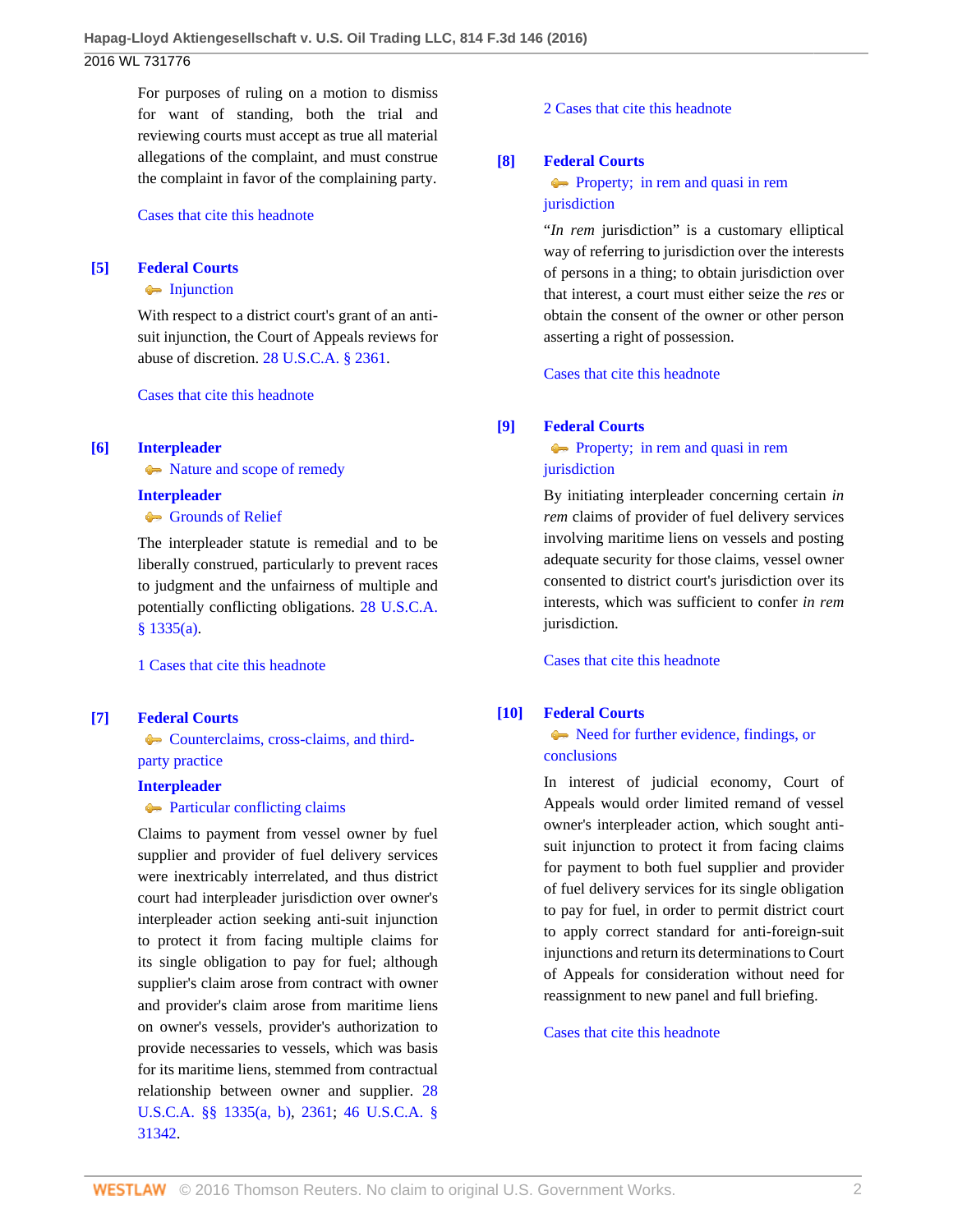### **Attorneys and Law Firms**

**\*147** [John R. Keough III](http://www.westlaw.com/Link/Document/FullText?findType=h&pubNum=176284&cite=0128405801&originatingDoc=I57133910db7211e5b86bd602cb8781fa&refType=RQ&originationContext=document&vr=3.0&rs=cblt1.0&transitionType=DocumentItem&contextData=(sc.UserEnteredCitation)) [\(Casey D. Burlage,](http://www.westlaw.com/Link/Document/FullText?findType=h&pubNum=176284&cite=0456979201&originatingDoc=I57133910db7211e5b86bd602cb8781fa&refType=RQ&originationContext=document&vr=3.0&rs=cblt1.0&transitionType=DocumentItem&contextData=(sc.UserEnteredCitation)) [Corey R.](http://www.westlaw.com/Link/Document/FullText?findType=h&pubNum=176284&cite=0490989699&originatingDoc=I57133910db7211e5b86bd602cb8781fa&refType=RQ&originationContext=document&vr=3.0&rs=cblt1.0&transitionType=DocumentItem&contextData=(sc.UserEnteredCitation)) [Greenwald,](http://www.westlaw.com/Link/Document/FullText?findType=h&pubNum=176284&cite=0490989699&originatingDoc=I57133910db7211e5b86bd602cb8781fa&refType=RQ&originationContext=document&vr=3.0&rs=cblt1.0&transitionType=DocumentItem&contextData=(sc.UserEnteredCitation)) [George G. Cornell,](http://www.westlaw.com/Link/Document/FullText?findType=h&pubNum=176284&cite=0470015501&originatingDoc=I57133910db7211e5b86bd602cb8781fa&refType=RQ&originationContext=document&vr=3.0&rs=cblt1.0&transitionType=DocumentItem&contextData=(sc.UserEnteredCitation)) on the brief), Clyde & Co U.S. LLP, New York, NY, for Defendant–Appellant.

[Peter J. Gutowski](http://www.westlaw.com/Link/Document/FullText?findType=h&pubNum=176284&cite=0119526301&originatingDoc=I57133910db7211e5b86bd602cb8781fa&refType=RQ&originationContext=document&vr=3.0&rs=cblt1.0&transitionType=DocumentItem&contextData=(sc.UserEnteredCitation)) ([Michael Fernandez,](http://www.westlaw.com/Link/Document/FullText?findType=h&pubNum=176284&cite=0261065501&originatingDoc=I57133910db7211e5b86bd602cb8781fa&refType=RQ&originationContext=document&vr=3.0&rs=cblt1.0&transitionType=DocumentItem&contextData=(sc.UserEnteredCitation)) [Gina M. Venezia,](http://www.westlaw.com/Link/Document/FullText?findType=h&pubNum=176284&cite=0326921001&originatingDoc=I57133910db7211e5b86bd602cb8781fa&refType=RQ&originationContext=document&vr=3.0&rs=cblt1.0&transitionType=DocumentItem&contextData=(sc.UserEnteredCitation)) on the brief), Freehill Hogan & Mahar LLP, New York, NY, for Plaintiff–Appellee.

[James H. Hohenstein,](http://www.westlaw.com/Link/Document/FullText?findType=h&pubNum=176284&cite=0218667201&originatingDoc=I57133910db7211e5b86bd602cb8781fa&refType=RQ&originationContext=document&vr=3.0&rs=cblt1.0&transitionType=DocumentItem&contextData=(sc.UserEnteredCitation)) [James H. Power,](http://www.westlaw.com/Link/Document/FullText?findType=h&pubNum=176284&cite=0329669701&originatingDoc=I57133910db7211e5b86bd602cb8781fa&refType=RQ&originationContext=document&vr=3.0&rs=cblt1.0&transitionType=DocumentItem&contextData=(sc.UserEnteredCitation)) [Marie E. Larsen](http://www.westlaw.com/Link/Document/FullText?findType=h&pubNum=176284&cite=0462830301&originatingDoc=I57133910db7211e5b86bd602cb8781fa&refType=RQ&originationContext=document&vr=3.0&rs=cblt1.0&transitionType=DocumentItem&contextData=(sc.UserEnteredCitation)), Holland & Knight LLP, New York, NY, for Amici Curiae APL Co. Pte Ltd., American President Lines, Ltd., Baere Maritime LLC, Bonny Gas Transport Ltd., Clearlake Shipping Pte Ltd., **\*148** Conti 149 Conti Guinea, MT Cape Bird Tankschiffahrts GmbH & Co KG, Sigma Tankers Inc., Star Tankers Inc, and UPT Pool Ltd.

[William F. Dougherty,](http://www.westlaw.com/Link/Document/FullText?findType=h&pubNum=176284&cite=0228502001&originatingDoc=I57133910db7211e5b86bd602cb8781fa&refType=RQ&originationContext=document&vr=3.0&rs=cblt1.0&transitionType=DocumentItem&contextData=(sc.UserEnteredCitation)) [Keith W. Heard,](http://www.westlaw.com/Link/Document/FullText?findType=h&pubNum=176284&cite=0359980601&originatingDoc=I57133910db7211e5b86bd602cb8781fa&refType=RQ&originationContext=document&vr=3.0&rs=cblt1.0&transitionType=DocumentItem&contextData=(sc.UserEnteredCitation)) [Michael J. Walsh](http://www.westlaw.com/Link/Document/FullText?findType=h&pubNum=176284&cite=0221652701&originatingDoc=I57133910db7211e5b86bd602cb8781fa&refType=RQ&originationContext=document&vr=3.0&rs=cblt1.0&transitionType=DocumentItem&contextData=(sc.UserEnteredCitation)), Burke & Parsons, New York, NY, for Amici Curiae 1372 Tanker Corporation, OSG Ship Management, Inc., SK Shipping Co., Ltd., and SK B & T Pte. Ltd.

[Andrea Pincus](http://www.westlaw.com/Link/Document/FullText?findType=h&pubNum=176284&cite=0210586601&originatingDoc=I57133910db7211e5b86bd602cb8781fa&refType=RQ&originationContext=document&vr=3.0&rs=cblt1.0&transitionType=DocumentItem&contextData=(sc.UserEnteredCitation)), Reed Smith LLP, New York, NY, for Amicus Curiae SHV Gas Supply & Risk Management SAS.

<span id="page-2-0"></span>[Kerri M. D'Ambrosio](http://www.westlaw.com/Link/Document/FullText?findType=h&pubNum=176284&cite=0423473301&originatingDoc=I57133910db7211e5b86bd602cb8781fa&refType=RQ&originationContext=document&vr=3.0&rs=cblt1.0&transitionType=DocumentItem&contextData=(sc.UserEnteredCitation)), [George M. Chalos,](http://www.westlaw.com/Link/Document/FullText?findType=h&pubNum=176284&cite=0338724501&originatingDoc=I57133910db7211e5b86bd602cb8781fa&refType=RQ&originationContext=document&vr=3.0&rs=cblt1.0&transitionType=DocumentItem&contextData=(sc.UserEnteredCitation)) Chalos & Co., P.C., Oyster Bay, NY, for Amicus Curiae Exmar Shipping  $BVBA.$ <sup>[1](#page-6-1)</sup>

Before: [KEARSE](http://www.westlaw.com/Link/Document/FullText?findType=h&pubNum=176284&cite=0251134701&originatingDoc=I57133910db7211e5b86bd602cb8781fa&refType=RQ&originationContext=document&vr=3.0&rs=cblt1.0&transitionType=DocumentItem&contextData=(sc.UserEnteredCitation)), [STRAUB,](http://www.westlaw.com/Link/Document/FullText?findType=h&pubNum=176284&cite=0216269701&originatingDoc=I57133910db7211e5b86bd602cb8781fa&refType=RQ&originationContext=document&vr=3.0&rs=cblt1.0&transitionType=DocumentItem&contextData=(sc.UserEnteredCitation)) and [WESLEY](http://www.westlaw.com/Link/Document/FullText?findType=h&pubNum=176284&cite=0163021901&originatingDoc=I57133910db7211e5b86bd602cb8781fa&refType=RQ&originationContext=document&vr=3.0&rs=cblt1.0&transitionType=DocumentItem&contextData=(sc.UserEnteredCitation)), Circuit Judges.

# **Opinion**

[WESLEY,](http://www.westlaw.com/Link/Document/FullText?findType=h&pubNum=176284&cite=0163021901&originatingDoc=I57133910db7211e5b86bd602cb8781fa&refType=RQ&originationContext=document&vr=3.0&rs=cblt1.0&transitionType=DocumentItem&contextData=(sc.UserEnteredCitation)) Circuit Judge:

**\*\*1** This action presents, as the District Court aptly put it, "interesting and apparently novel questions regarding the interplay among the United States bankruptcy law, maritime law and the federal interpleader statutes." *[UPT Pool Ltd. v.](http://www.westlaw.com/Link/Document/FullText?findType=Y&serNum=2036591303&pubNum=0000999&originatingDoc=I57133910db7211e5b86bd602cb8781fa&refType=RP&originationContext=document&vr=3.0&rs=cblt1.0&transitionType=DocumentItem&contextData=(sc.UserEnteredCitation)) [Dynamic Oil Trading \(Sing.\) PTE., Ltd.,](http://www.westlaw.com/Link/Document/FullText?findType=Y&serNum=2036591303&pubNum=0000999&originatingDoc=I57133910db7211e5b86bd602cb8781fa&refType=RP&originationContext=document&vr=3.0&rs=cblt1.0&transitionType=DocumentItem&contextData=(sc.UserEnteredCitation))* Nos. 14–CV–9262 [\(VEC\) et al., 2015 WL 4005527, at \\*1 \(S.D.N.Y. July 1,](http://www.westlaw.com/Link/Document/FullText?findType=Y&serNum=2036591303&pubNum=0000999&originatingDoc=I57133910db7211e5b86bd602cb8781fa&refType=RP&originationContext=document&vr=3.0&rs=cblt1.0&transitionType=DocumentItem&contextData=(sc.UserEnteredCitation)) [2015\)](http://www.westlaw.com/Link/Document/FullText?findType=Y&serNum=2036591303&pubNum=0000999&originatingDoc=I57133910db7211e5b86bd602cb8781fa&refType=RP&originationContext=document&vr=3.0&rs=cblt1.0&transitionType=DocumentItem&contextData=(sc.UserEnteredCitation)). It is just one of at least twenty-five other interpleader actions in the United States District Court for the Southern District of New York (Valerie E. Caproni, *Judge* ), concerning similar issues among overlapping parties.

Plaintiff–Appellee Hapag–Lloyd Aktiengesellschaft ("Hapag–Lloyd"), based in Hamburg, Germany, owns or charters a fleet of shipping vessels, three of which—the M/ V *Seaspan Hamburg,* the M/V *Santa Roberta,* and the M/

<span id="page-2-2"></span><span id="page-2-1"></span>V *Sofia Express*—are involved in this case.<sup>[2](#page-6-2)</sup> Hapag–Lloyd contracted with non-appealing Defendant O.W. Bunker Germany GmbH ("O.W. Germany") to purchase fuel bunkers for these three ships, among others, for the calendar year 2014.<sup>[3](#page-6-3)</sup> Pursuant to this contract, Hapag–Lloyd would place orders with O.W. Germany for delivery of bunkers to the vessels and then remit payment as invoiced.

<span id="page-2-3"></span>In October 2014, Hapag–Lloyd placed orders with O.W. Germany for bunkers to be supplied in Tacoma, Washington, to the three vessels in question; the fuel was actually delivered to the vessels by U.S. Oil Trading LLC ("USOT"). [4](#page-6-4) One month later, O.W. Germany's parent company, **\*149** O.W. Denmark, filed for bankruptcy—followed by similar bankruptcy filings by affiliated entities, including some in the United States Bankruptcy Court for the District of Connecticut.<sup>[5](#page-6-5)</sup> As a result, in this action multiple parties assert claims to payment by Hapag–Lloyd for the bunkers —some sounding in contract (the O.W. Entities), and others sounding in statutory maritime liens (the O.W. Entities and USOT $.6$  $.6$ 

<span id="page-2-6"></span><span id="page-2-5"></span><span id="page-2-4"></span>In December, the litigation frenzy began. On December 17, USOT instituted *in rem* actions on the basis of its asserted maritime liens against the M/V *Sofia Express* in the United States District Court for the Western District of Washington and against the M/V *Santa Roberta* and the M/ V *Seaspan Hamburg* in the United States District Court for the Central District of California.<sup>[7](#page-6-7)</sup> As part of these actions, USOT obtained *ex parte* arrest warrants for the vessels, which it intended to execute when the vessels arrived in their respective ports at some point within the next several days. However, on the same day and the opposite coast, Hapag–Lloyd filed its Interpleader Complaint below and moved *ex parte* for an anti-suit injunction under [28 U.S.C.](http://www.westlaw.com/Link/Document/FullText?findType=L&pubNum=1000546&cite=28USCAS2361&originatingDoc=I57133910db7211e5b86bd602cb8781fa&refType=LQ&originationContext=document&vr=3.0&rs=cblt1.0&transitionType=DocumentItem&contextData=(sc.UserEnteredCitation)) [§ 2361](http://www.westlaw.com/Link/Document/FullText?findType=L&pubNum=1000546&cite=28USCAS2361&originatingDoc=I57133910db7211e5b86bd602cb8781fa&refType=LQ&originationContext=document&vr=3.0&rs=cblt1.0&transitionType=DocumentItem&contextData=(sc.UserEnteredCitation)). Understandably uneasy to act without notice to the defendants, the District Court held a hearing on Hapag– Lloyd's motion the following day. USOT's counsel was present at the hearing but informed the District Court that he had not been authorized by USOT to appear on their behalf. The District Court adjourned for an hour to give USOT's counsel time to speak with his client, but when it reconvened, USOT still did not enter an appearance.

**\*\*2** The District Court then granted Hapag–Lloyd's motion and enjoined the named defendants from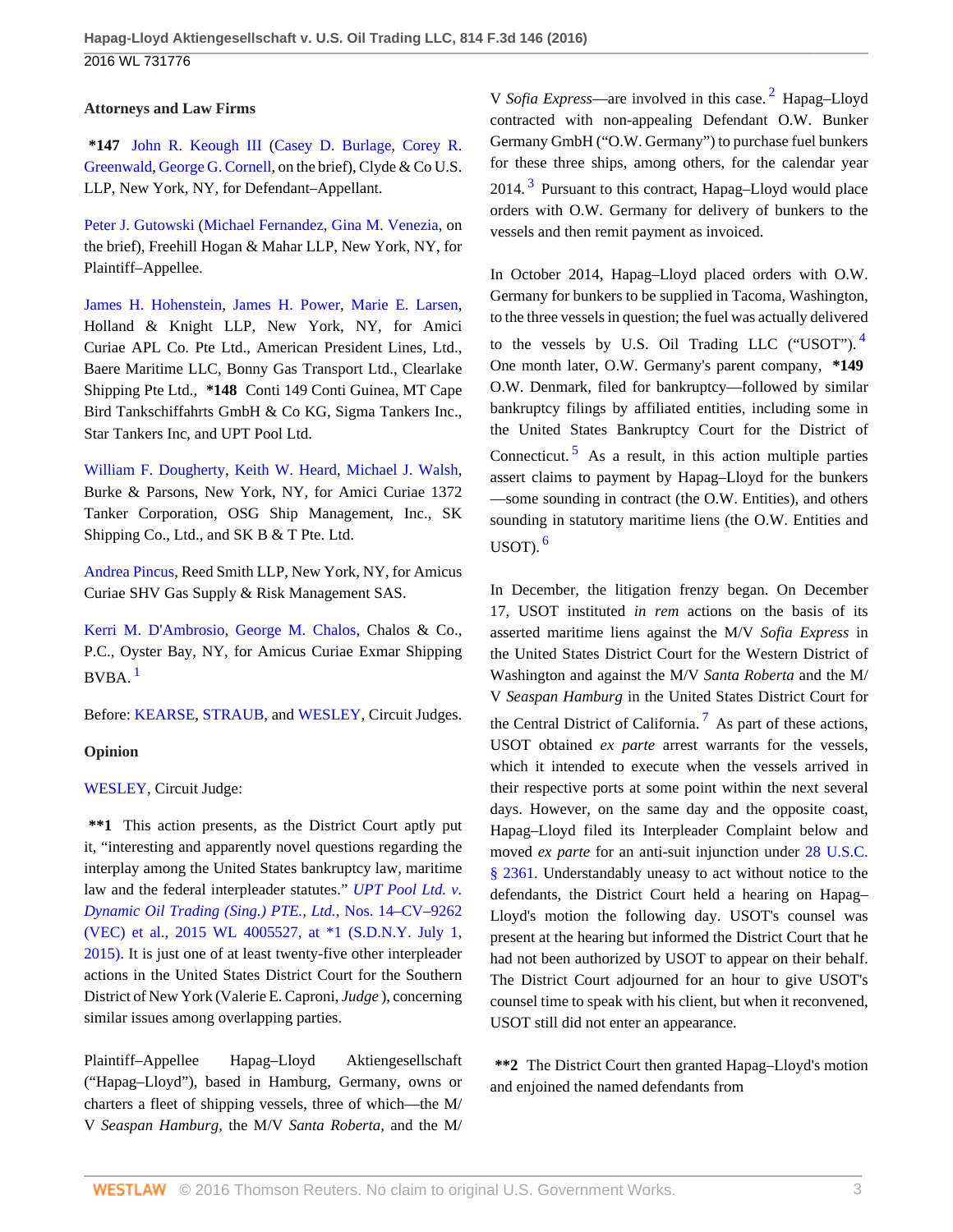instituting or prosecuting any proceeding or action anywhere, affecting the property and res involved in this action of interpleader, including but not limited to the arrest, attachment or other restraint of the subject Vessels pursuant to [Supplemental Admiralty](http://www.westlaw.com/Link/Document/FullText?findType=L&pubNum=1000606&cite=USFRCPSPAMCRC&originatingDoc=I57133910db7211e5b86bd602cb8781fa&refType=LQ&originationContext=document&vr=3.0&rs=cblt1.0&transitionType=DocumentItem&contextData=(sc.UserEnteredCitation)) [Rule C](http://www.westlaw.com/Link/Document/FullText?findType=L&pubNum=1000606&cite=USFRCPSPAMCRC&originatingDoc=I57133910db7211e5b86bd602cb8781fa&refType=LQ&originationContext=document&vr=3.0&rs=cblt1.0&transitionType=DocumentItem&contextData=(sc.UserEnteredCitation)) or [Rule B](http://www.westlaw.com/Link/Document/FullText?findType=L&pubNum=1000606&cite=USFRCPSPAMCRB&originatingDoc=I57133910db7211e5b86bd602cb8781fa&refType=LQ&originationContext=document&vr=3.0&rs=cblt1.0&transitionType=DocumentItem&contextData=(sc.UserEnteredCitation)) or other laws to enforce claimants' alleged maritime lien claims arising from the bunker deliveries until the further order of the Court.

<span id="page-3-7"></span>Order at 2, *Hapag–Lloyd,* No. 14–cv–9949 (S.D.N.Y. Dec. 19, 2014), ECF No. 5. The **\*150** District Court then ordered Hapag–Lloyd to post an initial bond, with a sixpercent increase if the litigation lasted longer than a year. *Id.* at 3.<sup>[8](#page-6-8)</sup> That same day, the District Court directed the parties to submit briefs concerning the propriety of Hapag– Lloyd's interpleader action. *See* Order at 4, *Hapag–Lloyd,* No. 14–cv–9949 (S.D.N.Y. Dec. 19, 2014), ECF No. 8. USOT later appeared and filed a motion to vacate or modify the injunction, which the District Court denied. *See* Order, *Hapag–Lloyd,* No. 14–cv–9949 (S.D.N.Y. Dec. 30, 2014), ECF No. 17.<sup>[9](#page-6-9)</sup>

<span id="page-3-8"></span><span id="page-3-1"></span><span id="page-3-0"></span>**[\[1\]](#page-0-0) [\[2\]](#page-0-1)** USOT took its appeal, and the parties completed their appellate briefing, before the District Court issued its written decision on subject matter jurisdiction. *See [UPT](http://www.westlaw.com/Link/Document/FullText?findType=Y&serNum=2036591303&pubNum=0000999&originatingDoc=I57133910db7211e5b86bd602cb8781fa&refType=RP&originationContext=document&vr=3.0&rs=cblt1.0&transitionType=DocumentItem&contextData=(sc.UserEnteredCitation)) Pool Ltd.,* [2015 WL 4005527](http://www.westlaw.com/Link/Document/FullText?findType=Y&serNum=2036591303&pubNum=0000999&originatingDoc=I57133910db7211e5b86bd602cb8781fa&refType=RP&originationContext=document&vr=3.0&rs=cblt1.0&transitionType=DocumentItem&contextData=(sc.UserEnteredCitation)). Although this order of the District Court is not formally before us on appeal,  $\frac{10}{10}$  $\frac{10}{10}$  $\frac{10}{10}$  we instructed the parties to brief their respective positions on the District Court's conclusions. *See* Order, *Hapag–Lloyd Aktiengesellschaft v. U.S. Oil Trading LLC,* No. 15–97 (2d Cir. Oct. 26, 2015), ECF No. 135,  $^{11}$  $^{11}$  $^{11}$  With the benefit of this supplemental briefing and oral argument, we turn to subject matter jurisdiction and the merits.

# <span id="page-3-11"></span><span id="page-3-10"></span><span id="page-3-4"></span><span id="page-3-3"></span>**DISCUSSION** [12](#page-7-0)

<span id="page-3-2"></span>**[\[3\]](#page-0-2) [\[4\]](#page-0-3) [\[5](#page-1-3)]** The federal interpleader statute confers original jurisdiction on federal district **\*151** courts where "[t]wo or more adverse claimants [of at least minimally] diverse citizenship" may or do claim entitlement to "money or property of the value of \$500 or more," or any benefit arising from an "instrument of value or amount of \$500 or

more" or an "obligation written or unwritten to the amount of \$500 or more," provided that the plaintiff "has deposited such money or property" into the registry of the court or "has given bond payable to the clerk of the court in such amount and with such surety as the court or judge may deem proper." [28 U.S.C. § 1335\(a\)](http://www.westlaw.com/Link/Document/FullText?findType=L&pubNum=1000546&cite=28USCAS1335&originatingDoc=I57133910db7211e5b86bd602cb8781fa&refType=RB&originationContext=document&vr=3.0&rs=cblt1.0&transitionType=DocumentItem&contextData=(sc.UserEnteredCitation)#co_pp_8b3b0000958a4). Where the other requirements are met, the statute makes it irrelevant that "the titles or claims of the conflicting claimants do not have a common origin." *Id.* [§ 1335\(b\).](http://www.westlaw.com/Link/Document/FullText?findType=L&pubNum=1000546&cite=28USCAS1335&originatingDoc=I57133910db7211e5b86bd602cb8781fa&refType=RB&originationContext=document&vr=3.0&rs=cblt1.0&transitionType=DocumentItem&contextData=(sc.UserEnteredCitation)#co_pp_a83b000018c76) USOT contends that these statutory requirements are not met. Its principal argument is that, because its claims to payment arise from statutory *in rem* liens against Hapag–Lloyd's vessels while the O.W. Entities' claims arise from the supply contracts (and thus are correctly characterized by USOT as being *in personam* in nature), its codefendants are not claiming entitlement to the *same* money, property, or benefit of the instrument or obligation. USOT is of the view that its maritime liens do not arise out of the Hapag–Lloyd–O.W. Entities contracts but rather from the fact that USOT "provid[ed] necessaries to a vessel on the order of the owner or a person authorized by the owner." *See* Maritime Commercial Instruments and Liens Act, [46 U.S.C. §](http://www.westlaw.com/Link/Document/FullText?findType=L&pubNum=1000546&cite=46USCAS31342&originatingDoc=I57133910db7211e5b86bd602cb8781fa&refType=LQ&originationContext=document&vr=3.0&rs=cblt1.0&transitionType=DocumentItem&contextData=(sc.UserEnteredCitation)) [31342](http://www.westlaw.com/Link/Document/FullText?findType=L&pubNum=1000546&cite=46USCAS31342&originatingDoc=I57133910db7211e5b86bd602cb8781fa&refType=LQ&originationContext=document&vr=3.0&rs=cblt1.0&transitionType=DocumentItem&contextData=(sc.UserEnteredCitation)).<sup>[13](#page-7-1)</sup> In the context of this case, however, USOT focuses on a difference that is not material to the availability of

<span id="page-3-12"></span>interpleader.

<span id="page-3-9"></span><span id="page-3-6"></span><span id="page-3-5"></span>**\*\*3 [\[6\]](#page-1-4) [\[7\]](#page-1-0)** It is well established that the interpleader statute is "remedial and to be liberally construed," particularly to prevent races to judgment and the unfairness of multiple and potentially conflicting obligations. *[State Farm Fire &](http://www.westlaw.com/Link/Document/FullText?findType=Y&serNum=1967105738&pubNum=0000708&originatingDoc=I57133910db7211e5b86bd602cb8781fa&refType=RP&originationContext=document&vr=3.0&rs=cblt1.0&transitionType=DocumentItem&contextData=(sc.UserEnteredCitation)) Cas. Co. v. Tashire,* [386 U.S. 523, 533, 87 S.Ct. 1199, 18](http://www.westlaw.com/Link/Document/FullText?findType=Y&serNum=1967105738&pubNum=0000708&originatingDoc=I57133910db7211e5b86bd602cb8781fa&refType=RP&originationContext=document&vr=3.0&rs=cblt1.0&transitionType=DocumentItem&contextData=(sc.UserEnteredCitation)) [L.Ed.2d 270 \(1967\).](http://www.westlaw.com/Link/Document/FullText?findType=Y&serNum=1967105738&pubNum=0000708&originatingDoc=I57133910db7211e5b86bd602cb8781fa&refType=RP&originationContext=document&vr=3.0&rs=cblt1.0&transitionType=DocumentItem&contextData=(sc.UserEnteredCitation)) Though this matter presents a novel factual situation, we think the case before us fits squarely within the language and purpose of the interpleader statute. Like the District Court, we find instructive *[Royal School](http://www.westlaw.com/Link/Document/FullText?findType=Y&serNum=1966120653&pubNum=0000350&originatingDoc=I57133910db7211e5b86bd602cb8781fa&refType=RP&originationContext=document&vr=3.0&rs=cblt1.0&transitionType=DocumentItem&contextData=(sc.UserEnteredCitation)) [Laboratories, Inc. v. Town of Watertown,](http://www.westlaw.com/Link/Document/FullText?findType=Y&serNum=1966120653&pubNum=0000350&originatingDoc=I57133910db7211e5b86bd602cb8781fa&refType=RP&originationContext=document&vr=3.0&rs=cblt1.0&transitionType=DocumentItem&contextData=(sc.UserEnteredCitation))* 358 F.2d 813 (2d [Cir.1966\).](http://www.westlaw.com/Link/Document/FullText?findType=Y&serNum=1966120653&pubNum=0000350&originatingDoc=I57133910db7211e5b86bd602cb8781fa&refType=RP&originationContext=document&vr=3.0&rs=cblt1.0&transitionType=DocumentItem&contextData=(sc.UserEnteredCitation)) There, we upheld an interpleader complaint by the Town, naming a supplier of equipment and furniture to the Town and the assignee of the general contractor who purchased but did not pay for the materials. *Id.* [at 815.](http://www.westlaw.com/Link/Document/FullText?findType=Y&serNum=1966120653&pubNum=0000350&originatingDoc=I57133910db7211e5b86bd602cb8781fa&refType=RP&fi=co_pp_sp_350_815&originationContext=document&vr=3.0&rs=cblt1.0&transitionType=DocumentItem&contextData=(sc.UserEnteredCitation)#co_pp_sp_350_815) The supplier's equitable unjust enrichment claims against the Town arose from materialman **\*152** claims while the general contractor's assignee asserted claims against the Town for payment for the equipment arising from a contract. Judge Friendly, writing for the court, explained that "nothing could be more palpably unjust than to permit two recoveries against [the interpleader plaintiff] for the same enrichment."

<span id="page-3-13"></span>*Id.* <sup>[14](#page-7-2)</sup> We conclude that the claims alleged in this action concern the same enrichment to Hapag–Lloyd—*i.e.,* the value of the bunkers, payment for which is the entitlement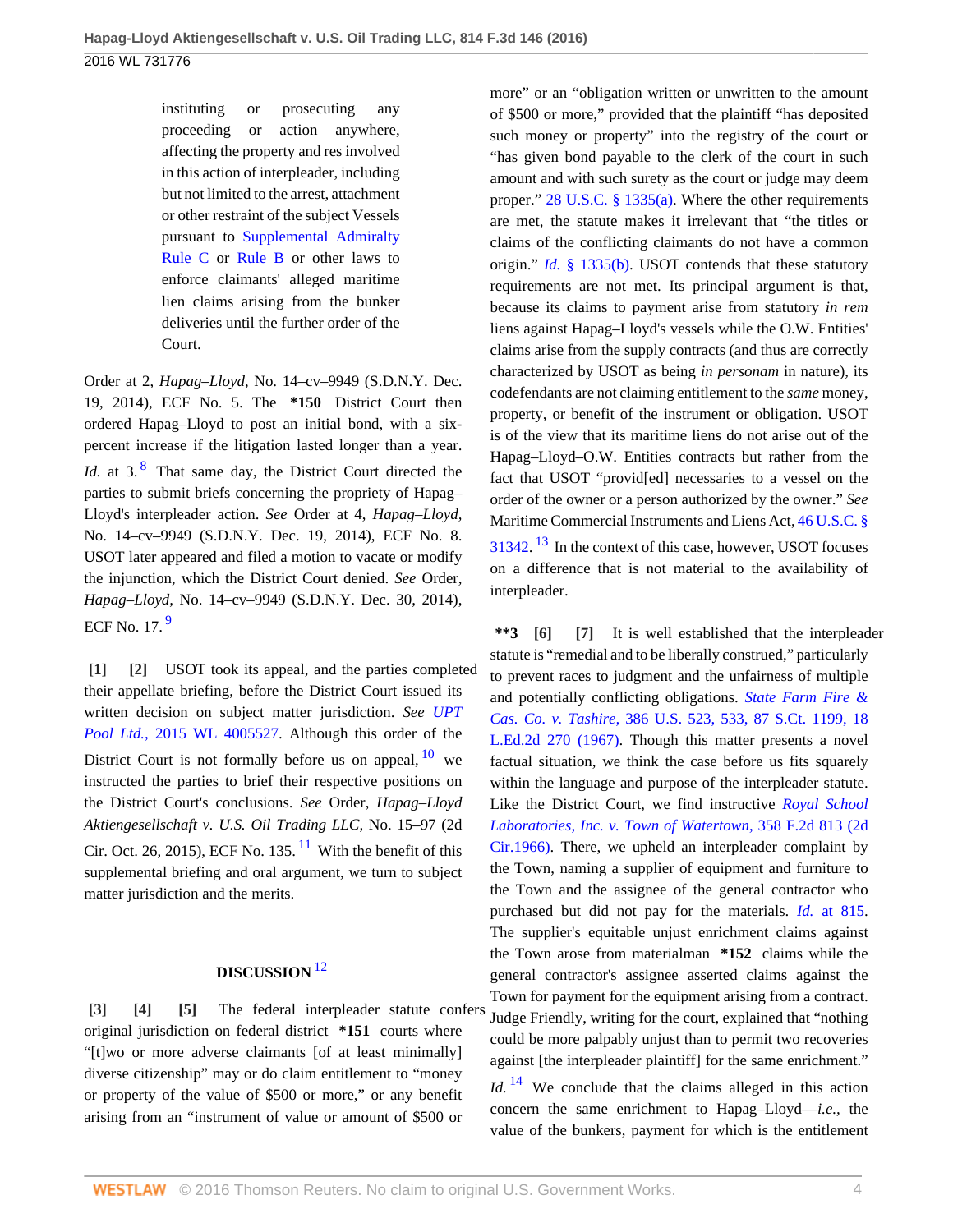<span id="page-4-2"></span>claimed by all parties  $15$ —and are thus likewise "inextricably" interrelated." *Id.* Although the claims may have different legal origins, we have previously held that there is no requirement that interpleader claims arise "out of a common source of right or entitlement." *[Ashton v. Josephine Bay Paul & C. Michael](http://www.westlaw.com/Link/Document/FullText?findType=Y&serNum=1990164464&pubNum=0000350&originatingDoc=I57133910db7211e5b86bd602cb8781fa&refType=RP&fi=co_pp_sp_350_1069&originationContext=document&vr=3.0&rs=cblt1.0&transitionType=DocumentItem&contextData=(sc.UserEnteredCitation)#co_pp_sp_350_1069) Paul Found., Inc.,* [918 F.2d 1065, 1069 \(2d Cir.1990\);](http://www.westlaw.com/Link/Document/FullText?findType=Y&serNum=1990164464&pubNum=0000350&originatingDoc=I57133910db7211e5b86bd602cb8781fa&refType=RP&fi=co_pp_sp_350_1069&originationContext=document&vr=3.0&rs=cblt1.0&transitionType=DocumentItem&contextData=(sc.UserEnteredCitation)#co_pp_sp_350_1069) *see also* [28 U.S.C. § 1335\(b\)](http://www.westlaw.com/Link/Document/FullText?findType=L&pubNum=1000546&cite=28USCAS1335&originatingDoc=I57133910db7211e5b86bd602cb8781fa&refType=RB&originationContext=document&vr=3.0&rs=cblt1.0&transitionType=DocumentItem&contextData=(sc.UserEnteredCitation)#co_pp_a83b000018c76).

The interconnection of the claims is evident. To recover under a maritime lien, USOT must demonstrate that it provided necessaries "on the order of the owner or a person authorized by the owner." [46 U.S.C. § 31342\(a\)](http://www.westlaw.com/Link/Document/FullText?findType=L&pubNum=1000546&cite=46USCAS31342&originatingDoc=I57133910db7211e5b86bd602cb8781fa&refType=RB&originationContext=document&vr=3.0&rs=cblt1.0&transitionType=DocumentItem&contextData=(sc.UserEnteredCitation)#co_pp_8b3b0000958a4); *see also id.* § 31341 (listing persons "presumed to have authority to procure necessaries for a vessel"). We have no reason at this time to test USOT's assertion that an O.W. entity had the authority the lien statute requires, but it is difficult to see how USOT could prove authorization without reference to the chain of contractual relationships beginning with Hapag–Lloyd and passing through the O.W. Entities to itself. This chain of contracts is, of course, also the source of at least some of the claims by the O.W. Entities—others of which are competing *in rem* liens asserted under the same statutory entitlement claimed by USOT.  $16$ 

<span id="page-4-3"></span>USOT attempts to distinguish the entitlements by arguing that a payment by Hapag–Lloyd to O.W. Germany under its contracts would not discharge the maritime lien held by USOT. Indeed, that may be true.  $17$  But an interpleader action does **\*153** not abrogate USOT's right to be paid (if it has one); it merely requires USOT to litigate its claim in the context of the same proceeding as competing claimants, so that the District Court can minimize or eliminate the risk of double payment to the extent the governing law permits. [18](#page-7-6) Adjudication of Hapag–Lloyd's obligation to pay for the fuel bunkers involves inextricably intertwined claims, and interpleader jurisdiction is proper under the broad and remedial nature of  $\S$  1335.<sup>[19](#page-7-7)</sup>

<span id="page-4-6"></span><span id="page-4-5"></span><span id="page-4-1"></span><span id="page-4-0"></span>**\*\*4 [\[8\]](#page-1-5) [\[9\]](#page-1-1)** USOT also challenges the sufficiency of the District Court's *in rem* jurisdiction. [20](#page-7-8) However, USOT's arguments fail here as well. It relies on cases in which the person possessing the *in rem* claim initiates the proceeding without the vessel owner's consent, which would necessitate the court obtaining jurisdiction over the *res. See [In re](http://www.westlaw.com/Link/Document/FullText?findType=Y&serNum=2007113892&pubNum=0000506&originatingDoc=I57133910db7211e5b86bd602cb8781fa&refType=RP&fi=co_pp_sp_506_94&originationContext=document&vr=3.0&rs=cblt1.0&transitionType=DocumentItem&contextData=(sc.UserEnteredCitation)#co_pp_sp_506_94) Millenium Seacarriers, Inc.,* [419 F.3d 83, 94 \(2d Cir.2005\)](http://www.westlaw.com/Link/Document/FullText?findType=Y&serNum=2007113892&pubNum=0000506&originatingDoc=I57133910db7211e5b86bd602cb8781fa&refType=RP&fi=co_pp_sp_506_94&originationContext=document&vr=3.0&rs=cblt1.0&transitionType=DocumentItem&contextData=(sc.UserEnteredCitation)#co_pp_sp_506_94) (Sotomayor, *J.*); *[Dluhos v. Floating & Abandoned Vessel,](http://www.westlaw.com/Link/Document/FullText?findType=Y&serNum=1998236474&pubNum=0000506&originatingDoc=I57133910db7211e5b86bd602cb8781fa&refType=RP&fi=co_pp_sp_506_68&originationContext=document&vr=3.0&rs=cblt1.0&transitionType=DocumentItem&contextData=(sc.UserEnteredCitation)#co_pp_sp_506_68)* [162 F.3d 63, 68–69 \(2d Cir.1998\)](http://www.westlaw.com/Link/Document/FullText?findType=Y&serNum=1998236474&pubNum=0000506&originatingDoc=I57133910db7211e5b86bd602cb8781fa&refType=RP&fi=co_pp_sp_506_68&originationContext=document&vr=3.0&rs=cblt1.0&transitionType=DocumentItem&contextData=(sc.UserEnteredCitation)#co_pp_sp_506_68). USOT's argument—that *both* parties' consent is necessary in cases where the party

initiating suit is the owner of the *res* that the lienholder seeks to arrest—relies on cases holding that where a lienholder brings a claim, both parties' consent is "sufficient" for a court to exercise *in rem* jurisdiction without seizure of the *res. E.g., [Panaconti Shipping Co. v. M/V Ypapanti,](http://www.westlaw.com/Link/Document/FullText?findType=Y&serNum=1989019023&pubNum=0000350&originatingDoc=I57133910db7211e5b86bd602cb8781fa&refType=RP&fi=co_pp_sp_350_707&originationContext=document&vr=3.0&rs=cblt1.0&transitionType=DocumentItem&contextData=(sc.UserEnteredCitation)#co_pp_sp_350_707)* 865 F.2d 705, [707–08 \(5th Cir.1989\).](http://www.westlaw.com/Link/Document/FullText?findType=Y&serNum=1989019023&pubNum=0000350&originatingDoc=I57133910db7211e5b86bd602cb8781fa&refType=RP&fi=co_pp_sp_350_707&originationContext=document&vr=3.0&rs=cblt1.0&transitionType=DocumentItem&contextData=(sc.UserEnteredCitation)#co_pp_sp_350_707) That is not inconsistent, however, with other cases indicating that only the owner's consent is necessary. *In rem* jurisdiction is " 'a customary elliptical way of referring to jurisdiction over the interests of persons in a thing.' " *Shaffer v. Heitner,* [433 U.S. 186, 207, 97 S.Ct.](http://www.westlaw.com/Link/Document/FullText?findType=Y&serNum=1977118837&pubNum=0000708&originatingDoc=I57133910db7211e5b86bd602cb8781fa&refType=RP&originationContext=document&vr=3.0&rs=cblt1.0&transitionType=DocumentItem&contextData=(sc.UserEnteredCitation)) [2569, 53 L.Ed.2d 683 \(1977\)](http://www.westlaw.com/Link/Document/FullText?findType=Y&serNum=1977118837&pubNum=0000708&originatingDoc=I57133910db7211e5b86bd602cb8781fa&refType=RP&originationContext=document&vr=3.0&rs=cblt1.0&transitionType=DocumentItem&contextData=(sc.UserEnteredCitation)) (quoting [RESTATEMENT](http://www.westlaw.com/Link/Document/FullText?findType=Y&serNum=0289353439&pubNum=0101576&originatingDoc=I57133910db7211e5b86bd602cb8781fa&refType=TS&originationContext=document&vr=3.0&rs=cblt1.0&transitionType=DocumentItem&contextData=(sc.UserEnteredCitation)) [\(SECOND\) OF CONFLICT OF LAWS § 56,](http://www.westlaw.com/Link/Document/FullText?findType=Y&serNum=0289353439&pubNum=0101576&originatingDoc=I57133910db7211e5b86bd602cb8781fa&refType=TS&originationContext=document&vr=3.0&rs=cblt1.0&transitionType=DocumentItem&contextData=(sc.UserEnteredCitation)) intro. note (1971)). To obtain jurisdiction over that interest, a court must either seize the *res* or obtain the consent of the owner or other person **\*154** asserting a right of possession. This principle is demonstrated by the many cases in which *in rem* jurisdiction has been held waived without seizure when the owner appears without contesting jurisdiction. *See, e.g., [United States v.](http://www.westlaw.com/Link/Document/FullText?findType=Y&serNum=1987113167&pubNum=0000350&originatingDoc=I57133910db7211e5b86bd602cb8781fa&refType=RP&fi=co_pp_sp_350_1402&originationContext=document&vr=3.0&rs=cblt1.0&transitionType=DocumentItem&contextData=(sc.UserEnteredCitation)#co_pp_sp_350_1402) Republic Marine, Inc.,* [829 F.2d 1399, 1402 \(7th Cir.1987\)](http://www.westlaw.com/Link/Document/FullText?findType=Y&serNum=1987113167&pubNum=0000350&originatingDoc=I57133910db7211e5b86bd602cb8781fa&refType=RP&fi=co_pp_sp_350_1402&originationContext=document&vr=3.0&rs=cblt1.0&transitionType=DocumentItem&contextData=(sc.UserEnteredCitation)#co_pp_sp_350_1402); *[Cactus Pipe & Supply Co. v. M/V Montmartre,](http://www.westlaw.com/Link/Document/FullText?findType=Y&serNum=1985114293&pubNum=0000350&originatingDoc=I57133910db7211e5b86bd602cb8781fa&refType=RP&fi=co_pp_sp_350_1107&originationContext=document&vr=3.0&rs=cblt1.0&transitionType=DocumentItem&contextData=(sc.UserEnteredCitation)#co_pp_sp_350_1107)* 756 F.2d [1103, 1107–08 \(5th Cir.1985\);](http://www.westlaw.com/Link/Document/FullText?findType=Y&serNum=1985114293&pubNum=0000350&originatingDoc=I57133910db7211e5b86bd602cb8781fa&refType=RP&fi=co_pp_sp_350_1107&originationContext=document&vr=3.0&rs=cblt1.0&transitionType=DocumentItem&contextData=(sc.UserEnteredCitation)#co_pp_sp_350_1107) *cf. [Continental Grain Co. v.](http://www.westlaw.com/Link/Document/FullText?findType=Y&serNum=1960100879&pubNum=0000708&originatingDoc=I57133910db7211e5b86bd602cb8781fa&refType=RP&originationContext=document&vr=3.0&rs=cblt1.0&transitionType=DocumentItem&contextData=(sc.UserEnteredCitation)) The FBL–585,* [364 U.S. 19, 22–27, 80 S.Ct. 1470, 4 L.Ed.2d](http://www.westlaw.com/Link/Document/FullText?findType=Y&serNum=1960100879&pubNum=0000708&originatingDoc=I57133910db7211e5b86bd602cb8781fa&refType=RP&originationContext=document&vr=3.0&rs=cblt1.0&transitionType=DocumentItem&contextData=(sc.UserEnteredCitation)) [1540 \(1960\)](http://www.westlaw.com/Link/Document/FullText?findType=Y&serNum=1960100879&pubNum=0000708&originatingDoc=I57133910db7211e5b86bd602cb8781fa&refType=RP&originationContext=document&vr=3.0&rs=cblt1.0&transitionType=DocumentItem&contextData=(sc.UserEnteredCitation)) (construing the owner's consent as sufficient for venue transfer of both *in personam* and *in rem* claims). By initiating an interpleader concerning certain *in rem* claims and posting adequate security for those claims, Hapag–Lloyd consented to the District Court's jurisdiction over its interests, which is sufficient to confer jurisdiction. *See [Cactus Pipe,](http://www.westlaw.com/Link/Document/FullText?findType=Y&serNum=1985114293&pubNum=0000350&originatingDoc=I57133910db7211e5b86bd602cb8781fa&refType=RP&fi=co_pp_sp_350_1107&originationContext=document&vr=3.0&rs=cblt1.0&transitionType=DocumentItem&contextData=(sc.UserEnteredCitation)#co_pp_sp_350_1107)* [756 F.2d at 1107;](http://www.westlaw.com/Link/Document/FullText?findType=Y&serNum=1985114293&pubNum=0000350&originatingDoc=I57133910db7211e5b86bd602cb8781fa&refType=RP&fi=co_pp_sp_350_1107&originationContext=document&vr=3.0&rs=cblt1.0&transitionType=DocumentItem&contextData=(sc.UserEnteredCitation)#co_pp_sp_350_1107) *[Reed v. Steamship Yaka,](http://www.westlaw.com/Link/Document/FullText?findType=Y&serNum=1962115551&pubNum=0000350&originatingDoc=I57133910db7211e5b86bd602cb8781fa&refType=RP&fi=co_pp_sp_350_204&originationContext=document&vr=3.0&rs=cblt1.0&transitionType=DocumentItem&contextData=(sc.UserEnteredCitation)#co_pp_sp_350_204)* 307 F.2d 203, 204 [\(3d Cir.1962\)](http://www.westlaw.com/Link/Document/FullText?findType=Y&serNum=1962115551&pubNum=0000350&originatingDoc=I57133910db7211e5b86bd602cb8781fa&refType=RP&fi=co_pp_sp_350_204&originationContext=document&vr=3.0&rs=cblt1.0&transitionType=DocumentItem&contextData=(sc.UserEnteredCitation)#co_pp_sp_350_204), *rev'd on other grounds,* [373 U.S. 410, 83 S.Ct.](http://www.westlaw.com/Link/Document/FullText?findType=Y&serNum=1963125364&pubNum=0000708&originatingDoc=I57133910db7211e5b86bd602cb8781fa&refType=RP&originationContext=document&vr=3.0&rs=cblt1.0&transitionType=DocumentItem&contextData=(sc.UserEnteredCitation)) [1349, 10 L.Ed.2d 448 \(1963\)](http://www.westlaw.com/Link/Document/FullText?findType=Y&serNum=1963125364&pubNum=0000708&originatingDoc=I57133910db7211e5b86bd602cb8781fa&refType=RP&originationContext=document&vr=3.0&rs=cblt1.0&transitionType=DocumentItem&contextData=(sc.UserEnteredCitation)). [21](#page-8-0)

<span id="page-4-9"></span><span id="page-4-8"></span><span id="page-4-7"></span><span id="page-4-4"></span>Next, USOT contends that the interpleader injunction issued in this case is in violation of the requirements of [28 U.S.C.](http://www.westlaw.com/Link/Document/FullText?findType=L&pubNum=1000546&cite=28USCAS2361&originatingDoc=I57133910db7211e5b86bd602cb8781fa&refType=LQ&originationContext=document&vr=3.0&rs=cblt1.0&transitionType=DocumentItem&contextData=(sc.UserEnteredCitation)) [§ 2361.](http://www.westlaw.com/Link/Document/FullText?findType=L&pubNum=1000546&cite=28USCAS2361&originatingDoc=I57133910db7211e5b86bd602cb8781fa&refType=LQ&originationContext=document&vr=3.0&rs=cblt1.0&transitionType=DocumentItem&contextData=(sc.UserEnteredCitation))<sup>[22](#page-8-1)</sup> USOT argues that [§ 2361](http://www.westlaw.com/Link/Document/FullText?findType=L&pubNum=1000546&cite=28USCAS2361&originatingDoc=I57133910db7211e5b86bd602cb8781fa&refType=LQ&originationContext=document&vr=3.0&rs=cblt1.0&transitionType=DocumentItem&contextData=(sc.UserEnteredCitation)) does not expressly authorize an interpleader injunction to extend to foreign suits. While the statute itself has no extraterritorial reach, federal courts have long possessed the inherent power to restrain the parties before them from engaging in suits in foreign jurisdictions. *See [China Trade & Dev. Corp. v. M.V.](http://www.westlaw.com/Link/Document/FullText?findType=Y&serNum=1988005041&pubNum=0000350&originatingDoc=I57133910db7211e5b86bd602cb8781fa&refType=RP&fi=co_pp_sp_350_35&originationContext=document&vr=3.0&rs=cblt1.0&transitionType=DocumentItem&contextData=(sc.UserEnteredCitation)#co_pp_sp_350_35) Choong Yong,* [837 F.2d 33, 35 \(2d Cir.1987\).](http://www.westlaw.com/Link/Document/FullText?findType=Y&serNum=1988005041&pubNum=0000350&originatingDoc=I57133910db7211e5b86bd602cb8781fa&refType=RP&fi=co_pp_sp_350_35&originationContext=document&vr=3.0&rs=cblt1.0&transitionType=DocumentItem&contextData=(sc.UserEnteredCitation)#co_pp_sp_350_35) This Circuit has articulated a test for when such injunctions are warranted: First, an anti-foreign-suit injunction may be imposed only if the parties are the same and resolution of the case before the enjoining court is dispositive of the action to be enjoined; if this threshold is met, the District Court must then examine five factors: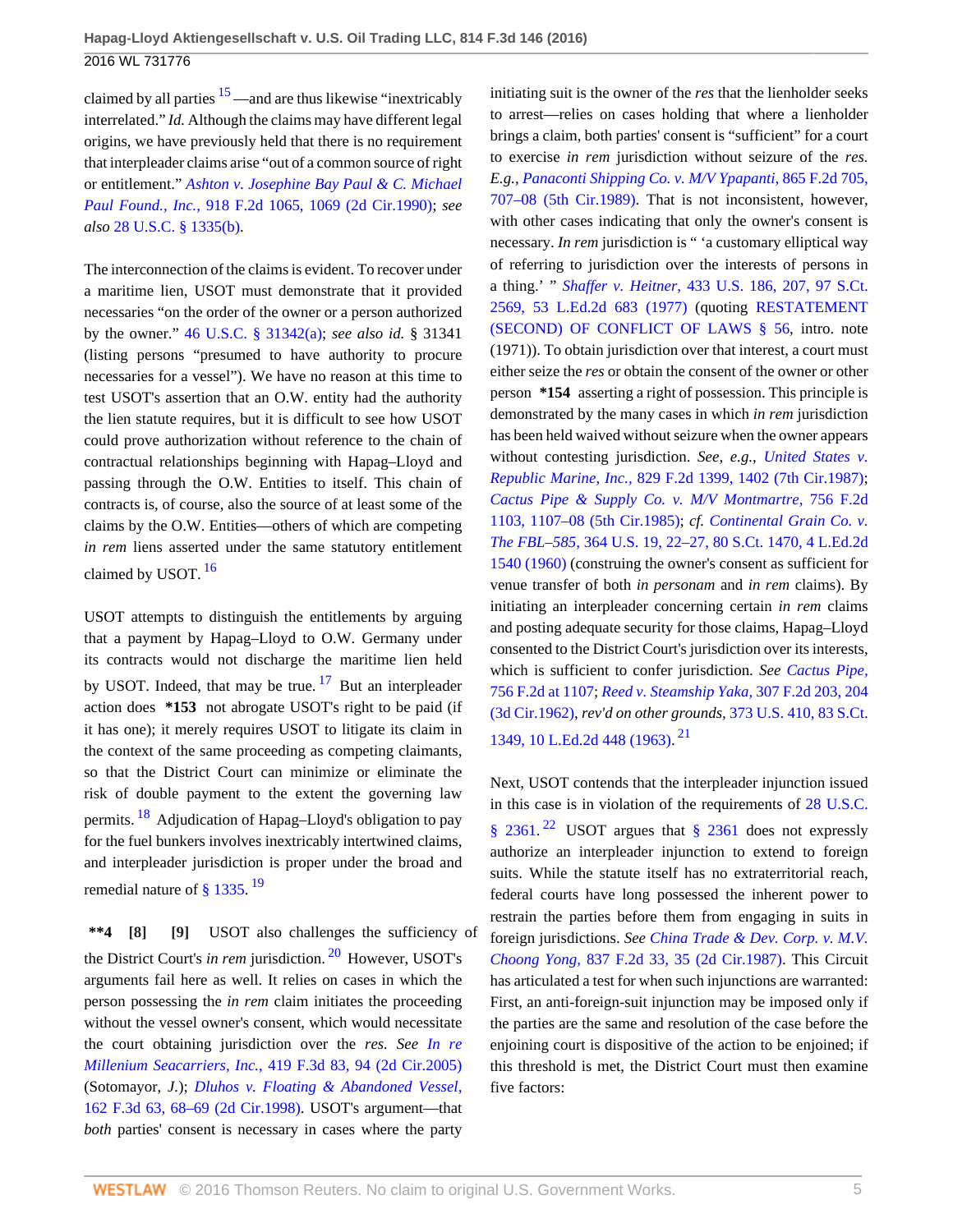**\*\*5** (1) frustration of a policy in the enjoining forum; (2) the foreign action would **\*155** be vexatious; (3) a threat to the issuing court's in rem or quasi in rem jurisdiction; (4) the proceedings in the other forum prejudice other equitable considerations; or (5) adjudication of the same issues in separate actions would result in delay, inconvenience, expense, inconsistency, or a race to judgment.

*Id.* at 35–36 (internal quotation marks omitted); *accord [Ibeto Petrochemical Indus., Ltd. v. M/T Beffen,](http://www.westlaw.com/Link/Document/FullText?findType=Y&serNum=2011203908&pubNum=0000506&originatingDoc=I57133910db7211e5b86bd602cb8781fa&refType=RP&fi=co_pp_sp_506_64&originationContext=document&vr=3.0&rs=cblt1.0&transitionType=DocumentItem&contextData=(sc.UserEnteredCitation)#co_pp_sp_506_64)* 475 F.3d [56, 64 \(2d Cir.2007\)](http://www.westlaw.com/Link/Document/FullText?findType=Y&serNum=2011203908&pubNum=0000506&originatingDoc=I57133910db7211e5b86bd602cb8781fa&refType=RP&fi=co_pp_sp_506_64&originationContext=document&vr=3.0&rs=cblt1.0&transitionType=DocumentItem&contextData=(sc.UserEnteredCitation)#co_pp_sp_506_64). Our review of the record does not reveal any such analysis by the District Court of the factors, which leaves us without a sufficient record of the District Court's exercise of its discretion. *See [Gasperini v. Ctr. for](http://www.westlaw.com/Link/Document/FullText?findType=Y&serNum=1998140635&pubNum=0000506&originatingDoc=I57133910db7211e5b86bd602cb8781fa&refType=RP&fi=co_pp_sp_506_142&originationContext=document&vr=3.0&rs=cblt1.0&transitionType=DocumentItem&contextData=(sc.UserEnteredCitation)#co_pp_sp_506_142) Humanities, Inc.,* [149 F.3d 137, 142, 144 \(2d Cir.1998\)](http://www.westlaw.com/Link/Document/FullText?findType=Y&serNum=1998140635&pubNum=0000506&originatingDoc=I57133910db7211e5b86bd602cb8781fa&refType=RP&fi=co_pp_sp_506_142&originationContext=document&vr=3.0&rs=cblt1.0&transitionType=DocumentItem&contextData=(sc.UserEnteredCitation)#co_pp_sp_506_142).

<span id="page-5-0"></span>**[\[10\]](#page-1-2)** However, if we were merely to vacate and remand on this ground, Hapag–Lloyd would remain free to seek an anti-foreign suit injunction under *China Trade,* and the order granting or denying that injunction would then be immediately appealable under [28 U.S.C. § 1292\(a\)\(1\).](http://www.westlaw.com/Link/Document/FullText?findType=L&pubNum=1000546&cite=28USCAS1292&originatingDoc=I57133910db7211e5b86bd602cb8781fa&refType=RB&originationContext=document&vr=3.0&rs=cblt1.0&transitionType=DocumentItem&contextData=(sc.UserEnteredCitation)#co_pp_7b9b000044381) In the interests of judicial economy and orderly resolution of the matter, therefore, we think it more prudent to order a limited remand pursuant to our Circuit's practice under *[United](http://www.westlaw.com/Link/Document/FullText?findType=Y&serNum=1994030957&pubNum=0000506&originatingDoc=I57133910db7211e5b86bd602cb8781fa&refType=RP&fi=co_pp_sp_506_22&originationContext=document&vr=3.0&rs=cblt1.0&transitionType=DocumentItem&contextData=(sc.UserEnteredCitation)#co_pp_sp_506_22) States v. Jacobson,* [15 F.3d 19, 22 \(2d Cir.1994\).](http://www.westlaw.com/Link/Document/FullText?findType=Y&serNum=1994030957&pubNum=0000506&originatingDoc=I57133910db7211e5b86bd602cb8781fa&refType=RP&fi=co_pp_sp_506_22&originationContext=document&vr=3.0&rs=cblt1.0&transitionType=DocumentItem&contextData=(sc.UserEnteredCitation)#co_pp_sp_506_22) The remand permits the District Court to make its determinations under the correct standard and return its determinations to us for consideration without the need for reassignment to a new panel and full briefing.

Accordingly, we remand to the District Court with instructions to enter an order, within ninety days of the issuance of our mandate, that eliminates or retains the foreign scope of the injunction, with specific determinations applying the *China Trade* test. If the District Court retains the scope of the injunction, either party may restore jurisdiction to this panel by filing a letter with the Clerk of this Court within thirty days after entry of such order; if the District Court eliminates the foreign scope of the injunction and Hapag– Lloyd wishes to challenge that decision, it will be required to file a notice of appeal in order to do so. *See generally [Jennings](http://www.westlaw.com/Link/Document/FullText?findType=Y&pubNum=0000708&cite=135SCT793&originatingDoc=I57133910db7211e5b86bd602cb8781fa&refType=RP&fi=co_pp_sp_708_798&originationContext=document&vr=3.0&rs=cblt1.0&transitionType=DocumentItem&contextData=(sc.UserEnteredCitation)#co_pp_sp_708_798) v. Stephens, -- U.S. -- , 135 S.Ct. 793, 798, 190 L.Ed.2d* [662 \(2015\)](http://www.westlaw.com/Link/Document/FullText?findType=Y&pubNum=0000708&cite=135SCT793&originatingDoc=I57133910db7211e5b86bd602cb8781fa&refType=RP&fi=co_pp_sp_708_798&originationContext=document&vr=3.0&rs=cblt1.0&transitionType=DocumentItem&contextData=(sc.UserEnteredCitation)#co_pp_sp_708_798) ("[A]n appellee who does not cross-appeal may not attack the decree with a view ... to enlarging his own rights thereunder...." (internal quotation marks omitted)). In either event, briefing of the issue may be by letter, not to exceed ten double-spaced pages, setting forth the grounds for claiming error in the District Court's decision and attaching a copy

of the order. Upon the filing of such a letter, the opposing party may file a response of the same maximum length within fourteen days. Oral argument will be scheduled at the panel's discretion. If neither party files an initial letter—or notice of appeal, if required—the order entered by the District Court on remand will not be reviewed.

**\*\*6** Finally, USOT challenges the District Court's exercise of personal jurisdiction over it as well as interpleader venue. However, we conclude that USOT has waived these issues, excluding them from appellate review in this case. The instances to which USOT points as asserting its personal jurisdiction arguments to the District Court are cursory, often one-sentence statements, which we have long held are generally insufficient to preserve an issue for appeal. *See [Wal–Mart Stores, Inc. v. Visa U.S.A., Inc.,](http://www.westlaw.com/Link/Document/FullText?findType=Y&serNum=2005886023&pubNum=0000506&originatingDoc=I57133910db7211e5b86bd602cb8781fa&refType=RP&fi=co_pp_sp_506_124&originationContext=document&vr=3.0&rs=cblt1.0&transitionType=DocumentItem&contextData=(sc.UserEnteredCitation)#co_pp_sp_506_124)* 396 F.3d 96, 124 [n. 29 \(2d Cir.2005\)](http://www.westlaw.com/Link/Document/FullText?findType=Y&serNum=2005886023&pubNum=0000506&originatingDoc=I57133910db7211e5b86bd602cb8781fa&refType=RP&fi=co_pp_sp_506_124&originationContext=document&vr=3.0&rs=cblt1.0&transitionType=DocumentItem&contextData=(sc.UserEnteredCitation)#co_pp_sp_506_124) (holding that under established law of the Circuit, a one-sentence challenge to a fee award was not sufficient to preserve the issue for appeal). Similarly, USOT's purported "objections" to venue at the District Court are minimal. Though one colloquy at a hearing could possibly be interpreted to raise the question **\*156** of venue, we note from Hapag–Lloyd's supplemental briefing and our own review of the District Court docket that the deadline for motions to dismiss on the basis of personal jurisdiction and venue passed without any submission from USOT. Thus, we decline to decide these issues for the first—and apparently only—time on appeal. <sup>[23](#page-8-2)</sup>

#### <span id="page-5-1"></span>**CONCLUSION**

We have considered USOT's remaining arguments and find them to be without merit. Accordingly, we AFFIRM in part the District Court's orders of December 19 and 30, 2014, but REMAND the case to the District Court with instructions to enter an order, within ninety days of the issuance of our mandate, that eliminates or retains the foreign scope of its injunction according to specific conclusions under the *China Trade* test. Either party may seek review of such order by filing a letter or notice of appeal, as prescribed above. In the interests of judicial economy, any such reinstated appeal will be assigned to this panel. The mandate shall issue forthwith.

#### **All Citations**

814 F.3d 146, 2016 WL 731776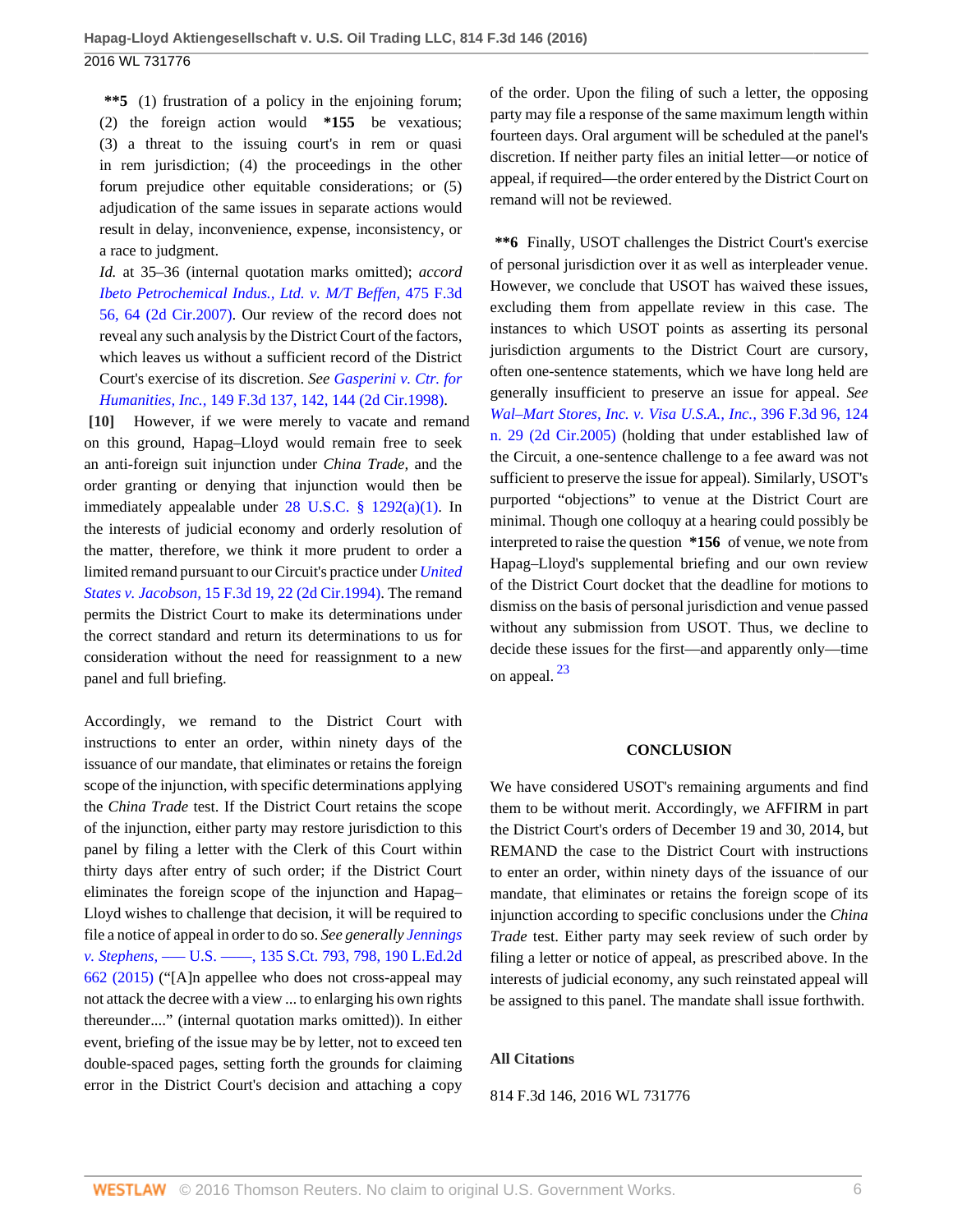#### Footnotes

- <span id="page-6-0"></span>[\\*](#page-0-4) The Clerk of the Court is directed to amend the official caption as noted above.
- <span id="page-6-1"></span>[1](#page-2-0) All amici curiae are referred to collectively as the "Vessel Interests."
- <span id="page-6-2"></span>[2](#page-2-1) Hapag–Lloyd owns the M/V Sofia Express and is the time charterer of the M/V Seaspan Hamburg and the M/V Santa Roberta, but the nature of its interest in each vessel is not significant to this case.
- <span id="page-6-3"></span><sup>[3](#page-2-2)</sup> "Bunker fuel," or even commonly just "bunker," is the term for fuel oil used to power modern vessels; it derives from the tank in which the fuel is stored, whose name is itself a holdover term from coal bunkers used in early steam vessels. See generally [Garanti Finansal Kiralama A.S. v. Aqua Marine & Trading Inc.](http://www.westlaw.com/Link/Document/FullText?findType=Y&serNum=2028753883&pubNum=0000506&originatingDoc=I57133910db7211e5b86bd602cb8781fa&refType=RP&fi=co_pp_sp_506_62&originationContext=document&vr=3.0&rs=cblt1.0&transitionType=DocumentItem&contextData=(sc.UserEnteredCitation)#co_pp_sp_506_62) 697 F.3d 59, 62 (2d Cir.2012); [In re Sea Bridge](http://www.westlaw.com/Link/Document/FullText?findType=Y&serNum=2017607096&pubNum=0000164&originatingDoc=I57133910db7211e5b86bd602cb8781fa&refType=RP&fi=co_pp_sp_164_871&originationContext=document&vr=3.0&rs=cblt1.0&transitionType=DocumentItem&contextData=(sc.UserEnteredCitation)#co_pp_sp_164_871) Marine, Inc., [412 B.R. 868, 871 n. 1 \(Bankr.E.D.La.2008\).](http://www.westlaw.com/Link/Document/FullText?findType=Y&serNum=2017607096&pubNum=0000164&originatingDoc=I57133910db7211e5b86bd602cb8781fa&refType=RP&fi=co_pp_sp_164_871&originationContext=document&vr=3.0&rs=cblt1.0&transitionType=DocumentItem&contextData=(sc.UserEnteredCitation)#co_pp_sp_164_871)
- <span id="page-6-4"></span>[4](#page-2-3) USOT informs us in briefing that it entered into contracts with O.W. Bunker & Trading A/S ("O.W. Denmark") to provide bunkers to the vessels, the delivery of which occurred on various dates in October 2014. The vessels accepted delivery and stamped the bunker delivery receipts. USOT then issued invoices to O.W. Denmark in the amounts of \$1,507,408.99 (M/V Seaspan Hamburg ), \$1,315,507.80 (M/V Sofia Express ), and \$1,481,860.28 (M/V Santa Roberta ). Hapag–Lloyd alleges it has received invoices from O.W. Germany for each of the three orders in the amounts of \$1,516,809.83 (M/V Seaspan Hamburg ), \$1,318,668.24 (M/V Sofia Express ), and \$1,495,860.94 (M/V Santa Roberta ).
- <span id="page-6-5"></span>[5](#page-2-4) The affiliated entities in the bankruptcy proceedings in Connecticut are O.W. Bunker Holding North America Inc., O.W. Bunker North American Inc., and O.W. Bunker USA Inc. See In re O.W. Bunker Holding N. Am. Inc. et al., No. 14– 51720(JAM) (Bankr.D. Conn. filed Nov. 13, 2014). None of these entities were initially named in this action, but O.W. Bunker USA Inc. ("O.W. USA") has since been added as a defendant through an amended complaint. See infra note 6. We refer to O.W. Germany, O.W. Denmark, and O.W. USA collectively as "the O.W. Entities."
- <span id="page-6-6"></span>[6](#page-2-5) The initial complaint named both Crédit Agricole S.A. and ING Bank, N.V., as alleged assignees or creditors of various claimants. However, the parties have shifted somewhat since USOT took its appeal. On July 14, 2015, Hapag–Lloyd filed an amended complaint, adding O.W. USA as a defendant and replacing Crédit Agricole S.A. with Crédit Agricole CIB, which then executed a stipulation dismissing the case against them. See First Am. Cmpl. for Interpleader and Declaratory J., Hapag–Lloyd Aktiengesellschaft v. U.S. Oil Trading LLC et al., No. 14–cv–9949 (S.D.N.Y. July 14, 2015), ECF No. 84; Stipulation and Notice of Dismissal of Crédit Agricole CIB, Hapag–Lloyd, No. 14–cv–9949 (S.D.N.Y. Sept. 15, 2015), ECF No. 115. ING Bank remains a named defendant. We have amended the caption in the instant appeal accordingly, but the change in non-appealing players has no significance to our decision today.
- <span id="page-6-7"></span>[7](#page-2-6) See U.S. Oil Trading LLC v. M/V Vienna Express, No. 3:14–cv–05982 (W.D. Wash. filed Dec. 17, 2014); U.S. Oil Trading LLC v. M/V Santa Roberta, No. 2:14–cv–09662 (C.D. Cal. filed Dec. 17, 2014).
- <span id="page-6-8"></span>[8](#page-3-7) Hapag–Lloyd posted bond in the following amounts with respect to each vessel: \$1,607,818.41 (M/V Seaspan Hamburg ); \$1,397,788.33 (M/V Sofia Express); and \$1,507,771.89 (M/V Santa Roberta). See Underwriter's Interpleader and Declaratory J. Surety Bond, Hapag–Lloyd, No. 14–cv–9949 (S.D.N.Y. Dec. 22, 2014), ECF No. 9. These amounts exceed the costs for the fuel bunkers invoiced to the various parties. See supra note 4.
- <span id="page-6-9"></span>[9](#page-3-8) Accordingly, USOT's arrest warrants in the other districts have never been executed. One of those actions has been transferred to the Southern District of New York, see [U.S. Oil Trading, LLC v. M/V Vienna Express,](http://www.westlaw.com/Link/Document/FullText?findType=Y&serNum=2036856982&pubNum=0000999&originatingDoc=I57133910db7211e5b86bd602cb8781fa&refType=RP&originationContext=document&vr=3.0&rs=cblt1.0&transitionType=DocumentItem&contextData=(sc.UserEnteredCitation)) No. 14-5982 RJB, [2015 WL 4714838, at \\*11 \(W.D.Wash. Aug. 7, 2015\),](http://www.westlaw.com/Link/Document/FullText?findType=Y&serNum=2036856982&pubNum=0000999&originatingDoc=I57133910db7211e5b86bd602cb8781fa&refType=RP&originationContext=document&vr=3.0&rs=cblt1.0&transitionType=DocumentItem&contextData=(sc.UserEnteredCitation)) and the other has been stayed pending the resolution of this appeal, see Order Removing Case from Active Caseload by Virtue of Stay at 1, U.S. Oil Trading v. M/V Santa Roberta, No. CV 14–09662–AB (SSx) (C.D. Cal. June 29, 2015), ECF No. 36.
- <span id="page-6-10"></span>[10](#page-3-9) "[E]very federal appellate court has a special obligation to 'satisfy itself not only of its own jurisdiction, but also that of the lower courts in a cause under review,' even though the parties are prepared to concede it." [Bender v. Williamsport Area](http://www.westlaw.com/Link/Document/FullText?findType=Y&serNum=1986115425&pubNum=0000708&originatingDoc=I57133910db7211e5b86bd602cb8781fa&refType=RP&originationContext=document&vr=3.0&rs=cblt1.0&transitionType=DocumentItem&contextData=(sc.UserEnteredCitation)) Sch. Dist., [475 U.S. 534, 541, 106 S.Ct. 1326, 89 L.Ed.2d 501 \(1986\)](http://www.westlaw.com/Link/Document/FullText?findType=Y&serNum=1986115425&pubNum=0000708&originatingDoc=I57133910db7211e5b86bd602cb8781fa&refType=RP&originationContext=document&vr=3.0&rs=cblt1.0&transitionType=DocumentItem&contextData=(sc.UserEnteredCitation)) (quoting Mitchell v. Maurer, [293 U.S. 237, 244, 55](http://www.westlaw.com/Link/Document/FullText?findType=Y&serNum=1934124296&pubNum=0000708&originatingDoc=I57133910db7211e5b86bd602cb8781fa&refType=RP&originationContext=document&vr=3.0&rs=cblt1.0&transitionType=DocumentItem&contextData=(sc.UserEnteredCitation)) [S.Ct. 162, 79 L.Ed. 338 \(1934\)](http://www.westlaw.com/Link/Document/FullText?findType=Y&serNum=1934124296&pubNum=0000708&originatingDoc=I57133910db7211e5b86bd602cb8781fa&refType=RP&originationContext=document&vr=3.0&rs=cblt1.0&transitionType=DocumentItem&contextData=(sc.UserEnteredCitation))). " 'And if the record discloses that the lower court was without jurisdiction,' " the appellate court has " 'jurisdiction on appeal, not of the merits but merely for the purpose of correcting the error of the lower court in entertaining the suit.' " Id. (quoting United States v. Corrick, [298 U.S. 435, 440, 56 S.Ct. 829, 80 L.Ed. 1263 \(1936\)](http://www.westlaw.com/Link/Document/FullText?findType=Y&serNum=1936123609&pubNum=0000708&originatingDoc=I57133910db7211e5b86bd602cb8781fa&refType=RP&originationContext=document&vr=3.0&rs=cblt1.0&transitionType=DocumentItem&contextData=(sc.UserEnteredCitation))). Since we have jurisdiction over this appeal from the injunction under  $28 \text{ U.S.C.}$  §  $1292(a)(1)$ , we must address the subject matter jurisdiction of the District Court even though its later order ruling on its jurisdiction is not technically before us.
- <span id="page-6-11"></span>[11](#page-3-10) On the same day, we granted a motion by the Vessel Interests—interpleader plaintiffs in related proceedings before the District Court—to participate as amici curiae. See Order, Hapag–Lloyd, No. 15–97 (2d Cir. Oct. 26, 2015), ECF No. 136. Amici Vessel Interests then also filed a letter brief in response to our supplemental briefing Order. See Mem. Br., Hapag– Lloyd, No. 15–97 (2d Cir. Nov. 2, 2015), ECF No. 144. However, non-intervenor amici curiae are not "parties" to this appeal, cf. 2038351608 Wilder v. Bernstein, [965 F.2d 1196, 1203 \(2d Cir.1992\)](http://www.westlaw.com/Link/Document/FullText?findType=Y&serNum=1992102734&pubNum=0000350&originatingDoc=I57133910db7211e5b86bd602cb8781fa&refType=RP&fi=co_pp_sp_350_1203&originationContext=document&vr=3.0&rs=cblt1.0&transitionType=DocumentItem&contextData=(sc.UserEnteredCitation)#co_pp_sp_350_1203) (citing [Morales v. Turman,](http://www.westlaw.com/Link/Document/FullText?findType=Y&serNum=1987076705&pubNum=0000350&originatingDoc=I57133910db7211e5b86bd602cb8781fa&refType=RP&fi=co_pp_sp_350_732&originationContext=document&vr=3.0&rs=cblt1.0&transitionType=DocumentItem&contextData=(sc.UserEnteredCitation)#co_pp_sp_350_732) 820 F.2d 728,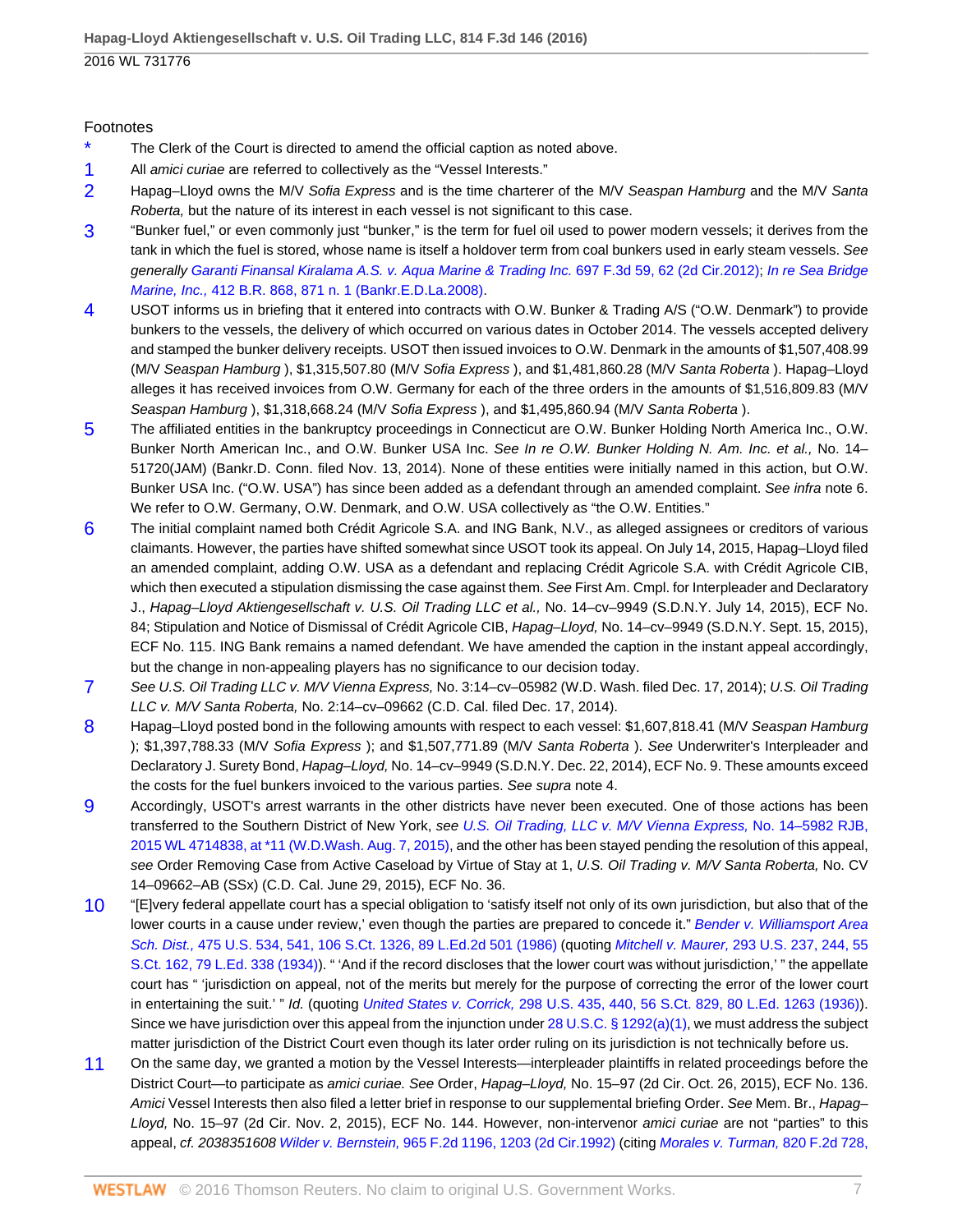2016 WL 731776

[732 \(5th Cir.1987\)](http://www.westlaw.com/Link/Document/FullText?findType=Y&serNum=1987076705&pubNum=0000350&originatingDoc=I57133910db7211e5b86bd602cb8781fa&refType=RP&fi=co_pp_sp_350_732&originationContext=document&vr=3.0&rs=cblt1.0&transitionType=DocumentItem&contextData=(sc.UserEnteredCitation)#co_pp_sp_350_732)), and therefore were neither ordered nor entitled to participate in the supplemental briefing. Thus, we consider only the Vessel Interests' initial brief as *amici curiae*—and not their letter brief—on this appeal.

- <span id="page-7-0"></span>[12](#page-3-11) If the jurisdictional issue is presented on the face of the complaint, we accept as true all of the complaint's material factual allegations, along with the reasonable inferences that can be drawn from them, but if the issue is presented on the basis of controverting evidence outside of the complaint, we review the district court's factual findings for clear error and its rulings of law de novo. See, e.g., [Tandon v. Captain's Cove Marina of Bridgeport, Inc.,](http://www.westlaw.com/Link/Document/FullText?findType=Y&serNum=2033404287&pubNum=0000506&originatingDoc=I57133910db7211e5b86bd602cb8781fa&refType=RP&fi=co_pp_sp_506_243&originationContext=document&vr=3.0&rs=cblt1.0&transitionType=DocumentItem&contextData=(sc.UserEnteredCitation)#co_pp_sp_506_243) 752 F.3d 239, 243 (2d Cir.2014). "For purposes of ruling on a motion to dismiss for want of standing, both the trial and reviewing courts must accept as true all material allegations of the complaint, and must construe the complaint in favor of the complaining party." [Warth v.](http://www.westlaw.com/Link/Document/FullText?findType=Y&serNum=1975129820&pubNum=0000708&originatingDoc=I57133910db7211e5b86bd602cb8781fa&refType=RP&originationContext=document&vr=3.0&rs=cblt1.0&transitionType=DocumentItem&contextData=(sc.UserEnteredCitation)) Seldin, [422 U.S. 490, 501, 95 S.Ct. 2197, 45 L.Ed.2d 343 \(1975\)](http://www.westlaw.com/Link/Document/FullText?findType=Y&serNum=1975129820&pubNum=0000708&originatingDoc=I57133910db7211e5b86bd602cb8781fa&refType=RP&originationContext=document&vr=3.0&rs=cblt1.0&transitionType=DocumentItem&contextData=(sc.UserEnteredCitation)); see also [Lujan v. Defenders of Wildlife,](http://www.westlaw.com/Link/Document/FullText?findType=Y&serNum=1992106162&pubNum=0000708&originatingDoc=I57133910db7211e5b86bd602cb8781fa&refType=RP&originationContext=document&vr=3.0&rs=cblt1.0&transitionType=DocumentItem&contextData=(sc.UserEnteredCitation)) 504 U.S. 555, [561, 112 S.Ct. 2130, 119 L.Ed.2d 351 \(1992\)](http://www.westlaw.com/Link/Document/FullText?findType=Y&serNum=1992106162&pubNum=0000708&originatingDoc=I57133910db7211e5b86bd602cb8781fa&refType=RP&originationContext=document&vr=3.0&rs=cblt1.0&transitionType=DocumentItem&contextData=(sc.UserEnteredCitation)) ("The party invoking federal jurisdiction bears the burden of establishing [standing] ... in the same way as any other matter on which the plaintiff bears the burden of proof, i.e., with the same manner and degree of evidence required at the successive stages of the litigation."). With respect to a district court's grant of injunctive relief pursuant to [28 U.S.C. § 2361,](http://www.westlaw.com/Link/Document/FullText?findType=L&pubNum=1000546&cite=28USCAS2361&originatingDoc=I57133910db7211e5b86bd602cb8781fa&refType=LQ&originationContext=document&vr=3.0&rs=cblt1.0&transitionType=DocumentItem&contextData=(sc.UserEnteredCitation)) we review for abuse of discretion. See [Nat'l Union Fire Ins. Co.](http://www.westlaw.com/Link/Document/FullText?findType=Y&serNum=1997062620&pubNum=0000506&originatingDoc=I57133910db7211e5b86bd602cb8781fa&refType=RP&fi=co_pp_sp_506_23&originationContext=document&vr=3.0&rs=cblt1.0&transitionType=DocumentItem&contextData=(sc.UserEnteredCitation)#co_pp_sp_506_23) of Pittsburgh, Pa. v. Karp, [108 F.3d 17, 23 \(2d Cir.1997\)](http://www.westlaw.com/Link/Document/FullText?findType=Y&serNum=1997062620&pubNum=0000506&originatingDoc=I57133910db7211e5b86bd602cb8781fa&refType=RP&fi=co_pp_sp_506_23&originationContext=document&vr=3.0&rs=cblt1.0&transitionType=DocumentItem&contextData=(sc.UserEnteredCitation)#co_pp_sp_506_23).
- <span id="page-7-1"></span>[13](#page-3-12) For the purposes of [§ 31342](http://www.westlaw.com/Link/Document/FullText?findType=L&pubNum=1000546&cite=46USCAS31342&originatingDoc=I57133910db7211e5b86bd602cb8781fa&refType=LQ&originationContext=document&vr=3.0&rs=cblt1.0&transitionType=DocumentItem&contextData=(sc.UserEnteredCitation)), bunkers are "necessaries." [1 THOMAS J. SCHOENBAUM, ADMIRALTY & MARITIME](http://www.westlaw.com/Link/Document/FullText?findType=Y&serNum=0288414673&pubNum=0154809&originatingDoc=I57133910db7211e5b86bd602cb8781fa&refType=TS&originationContext=document&vr=3.0&rs=cblt1.0&transitionType=DocumentItem&contextData=(sc.UserEnteredCitation)) [LAW § 9–3 \(5th ed.2014\)](http://www.westlaw.com/Link/Document/FullText?findType=Y&serNum=0288414673&pubNum=0154809&originatingDoc=I57133910db7211e5b86bd602cb8781fa&refType=TS&originationContext=document&vr=3.0&rs=cblt1.0&transitionType=DocumentItem&contextData=(sc.UserEnteredCitation)) (citing [Gulf Oil Trading Co. v. M/V Caribe Mar,](http://www.westlaw.com/Link/Document/FullText?findType=Y&serNum=1985117039&pubNum=0000350&originatingDoc=I57133910db7211e5b86bd602cb8781fa&refType=RP&originationContext=document&vr=3.0&rs=cblt1.0&transitionType=DocumentItem&contextData=(sc.UserEnteredCitation)) 757 F.2d 743 (5th Cir.1985)).
- <span id="page-7-2"></span>[14](#page-3-13) Concern over double recovery was similarly addressed in a non-interpleader case cited by both parties, [Central Hudson](http://www.westlaw.com/Link/Document/FullText?findType=Y&serNum=1995111603&pubNum=0000506&originatingDoc=I57133910db7211e5b86bd602cb8781fa&refType=RP&originationContext=document&vr=3.0&rs=cblt1.0&transitionType=DocumentItem&contextData=(sc.UserEnteredCitation)) [Gas & Electric Corp. v. Empresa Naviera Santa S.A.,](http://www.westlaw.com/Link/Document/FullText?findType=Y&serNum=1995111603&pubNum=0000506&originatingDoc=I57133910db7211e5b86bd602cb8781fa&refType=RP&originationContext=document&vr=3.0&rs=cblt1.0&transitionType=DocumentItem&contextData=(sc.UserEnteredCitation)) 56 F.3d 359 (2d Cir.1995). In that case, we concluded in rem and in personam claims were distinct, and thus, a judgment in an in rem action was not a res judicata bar to a subsequent in personam action—in part because plaintiff "did not seek duplicative or additional damages" and instead in essence sought merely to treat the vessel operator as jointly liable with the vessel itself. *Id.* [at 367.](http://www.westlaw.com/Link/Document/FullText?findType=Y&serNum=1995111603&pubNum=0000506&originatingDoc=I57133910db7211e5b86bd602cb8781fa&refType=RP&fi=co_pp_sp_506_367&originationContext=document&vr=3.0&rs=cblt1.0&transitionType=DocumentItem&contextData=(sc.UserEnteredCitation)#co_pp_sp_506_367) It is also worth noting that the considerations underlying whether a claim is precluded by res judicata—a judicial doctrine—are distinct from the considerations underlying the federal interpleader statutes, and thus Central Hudson 's analysis is of limited value in this case.
- <span id="page-7-3"></span>[15](#page-4-2) The amounts alleged to be owed differ slightly between each claimant, because the contractual prices in the interlocking chain seem to incorporate some level of profit. See supra note 4. This is not fatal to an interpleader claim; the statute expressly applies to "titles or claims of the conflicting claimants" that "are not identical." [28 U.S.C. § 1335\(b\)](http://www.westlaw.com/Link/Document/FullText?findType=L&pubNum=1000546&cite=28USCAS1335&originatingDoc=I57133910db7211e5b86bd602cb8781fa&refType=RB&originationContext=document&vr=3.0&rs=cblt1.0&transitionType=DocumentItem&contextData=(sc.UserEnteredCitation)#co_pp_a83b000018c76).
- <span id="page-7-4"></span>[16](#page-4-3) See Verified Answer, Interpleader Claims, and Countercls. of O.W. Bunker Ger. GmbH at 14, ¶ 83, Hapag–Lloyd, No. 14–cv–9949 (S.D.N.Y. July 17, 2015), ECF No. 93; Answer, Countercls. and Cross–Claim of ING Bank N.V. to the First Am. Cmpl. for Interpleader and Declaratory J. at 11–12, ¶¶ 6–13, Hapag–Lloyd, No. 14–cv–9949 (S.D.N.Y. July 28, 2015), ECF No. 98.
- <span id="page-7-5"></span>[17](#page-4-4) USOT's maritime lien certainly would be extinguished if USOT received payment from O.W. Denmark pursuant to its invoices. See Mullane v. Chambers, [438 F.3d 132, 138 \(1st Cir.2006\)](http://www.westlaw.com/Link/Document/FullText?findType=Y&serNum=2008535412&pubNum=0000506&originatingDoc=I57133910db7211e5b86bd602cb8781fa&refType=RP&fi=co_pp_sp_506_138&originationContext=document&vr=3.0&rs=cblt1.0&transitionType=DocumentItem&contextData=(sc.UserEnteredCitation)#co_pp_sp_506_138) (after repayment, "any maritime lien had been extinguished by satisfaction"); see also [World Fuel Servs., Inc. v. MAGDALENA GREEN M/V,](http://www.westlaw.com/Link/Document/FullText?findType=Y&serNum=2027313747&pubNum=0006538&originatingDoc=I57133910db7211e5b86bd602cb8781fa&refType=RP&fi=co_pp_sp_6538_341&originationContext=document&vr=3.0&rs=cblt1.0&transitionType=DocumentItem&contextData=(sc.UserEnteredCitation)#co_pp_sp_6538_341) 464 Fed.Appx. 339, 341 [\(5th Cir.2012\)](http://www.westlaw.com/Link/Document/FullText?findType=Y&serNum=2027313747&pubNum=0006538&originatingDoc=I57133910db7211e5b86bd602cb8781fa&refType=RP&fi=co_pp_sp_6538_341&originationContext=document&vr=3.0&rs=cblt1.0&transitionType=DocumentItem&contextData=(sc.UserEnteredCitation)#co_pp_sp_6538_341) (per curiam) (same). In such a case, USOT could not recover both through its contract with O.W. Denmark and through its lien on Hapag–Lloyd's vessels, thereby further demonstrating that the entitlements arising from the maritime lien and the interlocking contracts are inextricable.
- <span id="page-7-6"></span>[18](#page-4-5) The various relationships in this case may, for example, require the District Court to untangle complicated questions of subrogation and set-offs among the parties as it determines payment obligations. See [Pearlman v. Reliance Ins. Co.,](http://www.westlaw.com/Link/Document/FullText?findType=Y&serNum=1962127685&pubNum=0000708&originatingDoc=I57133910db7211e5b86bd602cb8781fa&refType=RP&originationContext=document&vr=3.0&rs=cblt1.0&transitionType=DocumentItem&contextData=(sc.UserEnteredCitation)) 371 [U.S. 132, 136–37, 136 n. 12, 83 S.Ct. 232, 9 L.Ed.2d 190 \(1962\)](http://www.westlaw.com/Link/Document/FullText?findType=Y&serNum=1962127685&pubNum=0000708&originatingDoc=I57133910db7211e5b86bd602cb8781fa&refType=RP&originationContext=document&vr=3.0&rs=cblt1.0&transitionType=DocumentItem&contextData=(sc.UserEnteredCitation)) (discussing the doctrine of subrogation); [Am. Fid. Co.](http://www.westlaw.com/Link/Document/FullText?findType=Y&serNum=1958100135&pubNum=0000350&originatingDoc=I57133910db7211e5b86bd602cb8781fa&refType=RP&fi=co_pp_sp_350_914&originationContext=document&vr=3.0&rs=cblt1.0&transitionType=DocumentItem&contextData=(sc.UserEnteredCitation)#co_pp_sp_350_914) v. Nat'l City Bank of Evansville, [266 F.2d 910, 914 \(D.C.Cir.1959\)](http://www.westlaw.com/Link/Document/FullText?findType=Y&serNum=1958100135&pubNum=0000350&originatingDoc=I57133910db7211e5b86bd602cb8781fa&refType=RP&fi=co_pp_sp_350_914&originationContext=document&vr=3.0&rs=cblt1.0&transitionType=DocumentItem&contextData=(sc.UserEnteredCitation)#co_pp_sp_350_914) (discussing equitable liens as a form of subrogation in the context of material suppliers). Because of the complexity of the questions presented by these competing claims, the District Court's interpleader jurisdiction over the parties and attendant issues meets the goals of efficiency and fairness motivating the statute.
- <span id="page-7-7"></span>[19](#page-4-6) USOT's second argument as to interpleader jurisdiction—that the amount of the bond is insufficient under [§ 1335](http://www.westlaw.com/Link/Document/FullText?findType=L&pubNum=1000546&cite=28USCAS1335&originatingDoc=I57133910db7211e5b86bd602cb8781fa&refType=LQ&originationContext=document&vr=3.0&rs=cblt1.0&transitionType=DocumentItem&contextData=(sc.UserEnteredCitation)) patently fails. While USOT's arguments focus exclusively on the statutory clause that refers to deposit of the money or amount of obligation itself, it ignores that the statute alternatively permits posting of a bond "in such amount and with such surety as the court or judge may deem proper." [28 U.S.C. § 1335;](http://www.westlaw.com/Link/Document/FullText?findType=L&pubNum=1000546&cite=28USCAS1335&originatingDoc=I57133910db7211e5b86bd602cb8781fa&refType=LQ&originationContext=document&vr=3.0&rs=cblt1.0&transitionType=DocumentItem&contextData=(sc.UserEnteredCitation)) see also [Aetna Cas. & Sur. Co. v. B.B.B. Constr.](http://www.westlaw.com/Link/Document/FullText?findType=Y&serNum=1949115855&pubNum=0000350&originatingDoc=I57133910db7211e5b86bd602cb8781fa&refType=RP&fi=co_pp_sp_350_309&originationContext=document&vr=3.0&rs=cblt1.0&transitionType=DocumentItem&contextData=(sc.UserEnteredCitation)#co_pp_sp_350_309) Corp., [173 F.2d 307, 309 \(2d Cir.1949\)](http://www.westlaw.com/Link/Document/FullText?findType=Y&serNum=1949115855&pubNum=0000350&originatingDoc=I57133910db7211e5b86bd602cb8781fa&refType=RP&fi=co_pp_sp_350_309&originationContext=document&vr=3.0&rs=cblt1.0&transitionType=DocumentItem&contextData=(sc.UserEnteredCitation)#co_pp_sp_350_309) (noting that the interpleader statute was expressly amended to contain the bond as an alternative to payment of a deposit). The District Court clearly made a determination that the amount posted was sufficient, and we see no abuse of discretion in its conclusion. See also supra note 8.
- <span id="page-7-8"></span>[20](#page-4-7) Hapag–Lloyd argues that USOT conflates subject matter and in rem jurisdiction, which are distinct. See [Mattel, Inc. v.](http://www.westlaw.com/Link/Document/FullText?findType=Y&serNum=2002707129&pubNum=0000506&originatingDoc=I57133910db7211e5b86bd602cb8781fa&refType=RP&fi=co_pp_sp_506_298&originationContext=document&vr=3.0&rs=cblt1.0&transitionType=DocumentItem&contextData=(sc.UserEnteredCitation)#co_pp_sp_506_298) Barbie–Club.com, [310 F.3d 293, 298 \(2d Cir.2002\)](http://www.westlaw.com/Link/Document/FullText?findType=Y&serNum=2002707129&pubNum=0000506&originatingDoc=I57133910db7211e5b86bd602cb8781fa&refType=RP&fi=co_pp_sp_506_298&originationContext=document&vr=3.0&rs=cblt1.0&transitionType=DocumentItem&contextData=(sc.UserEnteredCitation)#co_pp_sp_506_298) (Sotomayor, J.) (distinguishing between subject matter jurisdiction